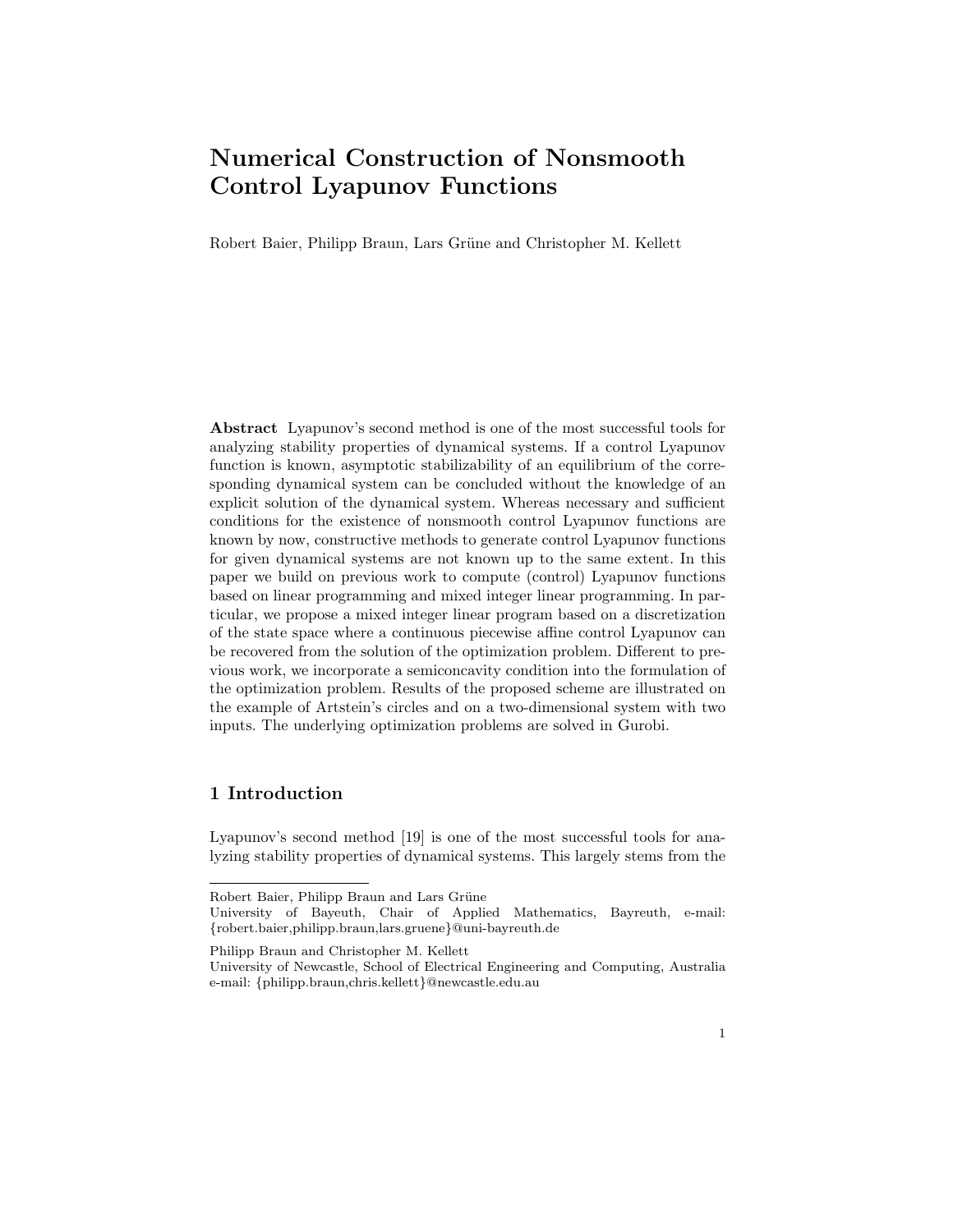fact that Lyapunov's second method provides an approach to ascertaining stability that does not depend on examining solutions of the control system directly. Rather, it relies on finding an energy-like function, called a Lyapunov function, and examining how the derivative of the Lyapunov function evolves along system solutions. While the concept of Lyapunov functions was initially defined for dynamical systems without inputs, the concept was extended to control Lyapunov functions in the context of dynamical systems with inputs by Artstein in the early 1980s [2]. Similar to stability concepts of dynamical systems without inputs where the existence of a Lyapunov function is equivalent to asymptotic stability of an equilibrium or an equilibrium set, the existence of a control Lyapunov function is necessary and sufficient for asymptotic stabilizability of dynamical systems with inputs. However, whereas the existence of a Lyapunov function implies the existence of a smooth Lyapunov function, a similar property does not hold in the context of control Lyapunov functions. Illustrative examples of dynamical systems, known as Brockett's integrator [5] and Artstein's circles [2] in the literature, show that there are dynamical systems, which are asymptotically stabilizable but do not admit a smooth control Lyapunov function. This gap was closed by using tools from nonsmooth analysis and considering control Lyapunov functions defined through nonsmooth generalizations of gradients, e.g., using the Dini derivative in Sontag's work [22] or the proximal subgradient [8] used by Clarke. Using definitions of nonsmooth control Lyapunov functions, existence results for asymptotically stabilizable systems were provided by Clarke et al. [8, 9], Rifford [21], and Kellett and Teel [17, 18].

Whereas the question on existence of Lyapunov functions and control Lyapunov functions is basically answered by now, constructive methods to find Lyapunov and control Lyapunov functions are limited. A comprehensive review of approaches for numerical computation of Lyapunov functions can be found in [10]. One such approach to construct Lyapunov functions for ordinary differential equations originating in [15] and [20] and further explored in [13] is based on linear programming. In these contributions, continuous piecewise affine Lyapunov functions for ordinary differential equations are constructed. Based on a discretization of the state space, a finite dimensional optimization problem representing the decrease condition of the Lyapunov function is obtained. If the corresponding linear problem is feasible, the coefficients of a piecewise affine Lyapunov function can be recovered from an optimal solution of the optimization problem.

This approach to construct continuous piecewise affine Lyapunov functions has been extended in several papers. In [3] the linear programming approach is extended to compute Lyapunov functions for differential inclusions, i.e., Lyapunov functions for dynamical systems with strongly asymptotically stable equilibria. In [14] the linear program is replaced by formulas used in the proofs of classical converse Lyapunov theorems by Massera and Yoshizawa [16] to compute the coefficients of the piecewise affine Lyapunov function, thereby reducing the numerical burden. In [4], the method is further extended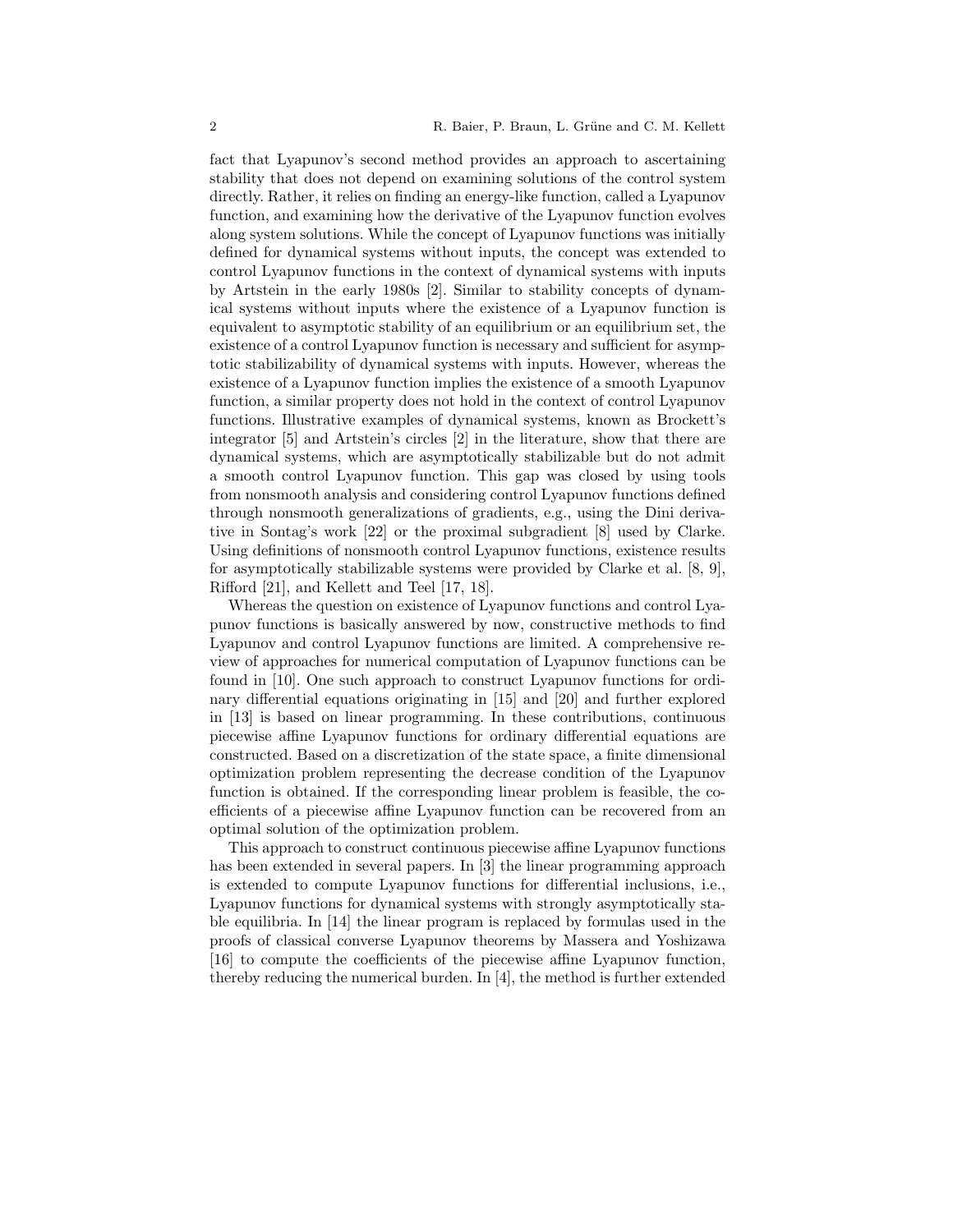to a mixed integer linear programming formulation with the ability to construct continuous piecewise affine control Lyapunov functions for dynamical systems which admit a smooth control Lyapunov function.

However, as argued earlier, system dynamics like Artstein's circles or Brockett's integrator are not covered by this approach. In this paper we further extend the approach to be able to construct local control Lyapunov functions based on the solution of finite dimensional optimization problems and drop the assumption of an existing smooth control Lyapunov function. In particular we propose a mixed integer linear program which returns a continuous piecewise affine control Lyapunov function when the program is feasible. A critical constraint introduced herein is the inclusion of semiconcavity conditions in the formulation of the optimization problem.

The paper is structured as follows. In Section 2, the notation for dynamical systems and a stability result based on nonsmooth control Lyapunov functions is presented. Section 3 discusses the triangulation of the state space and introduces continuous piecewise affine functions. Section 4 discusses the decrease condition of control Lyapunov functions in the context of continuous piecewise affine functions using the Dini derivative. Additionally, the role of semiconcavity is discussed here. The section concludes with a finite dimensional optimization problem providing a control Lyapunov function on a compact domain excluding a neighborhood around the equilibrium. The finite dimensional optimization problem is approximated by a mixed integer problem in Section 5. In Section 6 the mixed integer problem is solved in Gurobi for Artstein's circles and a two-dimensional control system with two inputs. The corresponding control Lyapunov functions are visualized before the paper concludes in Section 7.

Throughout the paper the following notation is used.  $P$  denotes the class of continuous positive functions

$$
\mathcal{P} = \{ \rho : \mathbb{R}_{\geq 0} \to \mathbb{R} \mid \rho \text{ continuous}, \rho(r) > 0 \,\forall r > 0 \text{ and } \rho(0) = 0 \}.
$$

The classes of functions K,  $\mathcal{K}_{\infty}$  and  $\mathcal{L}$  are defined as

$$
\mathcal{K} = \{ \alpha : \mathbb{R}_{\geq 0} \to \mathbb{R} \mid \alpha \text{ continuous, strictly increasing and } \alpha(0) = 0 \},
$$
  

$$
\mathcal{K}_{\infty} = \{ \alpha \in \mathcal{K} \mid \lim_{r \to \infty} \alpha(r) = \infty \},
$$
  

$$
\mathcal{L} = \{ \sigma : \mathbb{R}_{\geq 0} \to \mathbb{R} \mid \sigma \text{ continuous, strictly decreasing and } \lim_{t \to \infty} \sigma(t) = 0 \}.
$$

Finally, the class of  $K\mathcal{L}$  functions is defined as

$$
\mathcal{KL} = \{ \beta : \mathbb{R}^2_{\geq 0} \to \mathbb{R} \mid \beta \text{ continuous}, \ \beta(\cdot, t) \in \mathcal{K} \ \forall t \geq 0, \ \beta(r, \cdot) \in \mathcal{L} \ \forall r \geq 0 \}.
$$

For a set  $A \subset \mathbb{R}^n$  we denote its convex hull as conv(A). The 2-norm and the  $\infty$ -norm of a vector  $x \in \mathbb{R}^n$  are defined as  $||x||_2 = \sqrt{\sum_{i=1}^n x_i^2}$  and  $||x||_{\infty} =$  $\max_{i=1,\dots,n} |x_i|$ , respectively. For a matrix  $A \in \mathbb{R}^{m \times n}$ ,  $n, m \in \mathbb{N}$ , we use  $\max_{i=1,\dots,n} |x_i|$ , respectively. For a matrix  $A \in \mathbb{R}^{\infty}$ ,  $n, m \in \mathbb{N}$ , we use<br>the matrix norms  $||A||_{\infty} = \max_{i=1,\dots,m} \sum_{j=1}^{n} |a_{ij}|$  and  $||A||_2 = \sqrt{\lambda_{\max}}$  where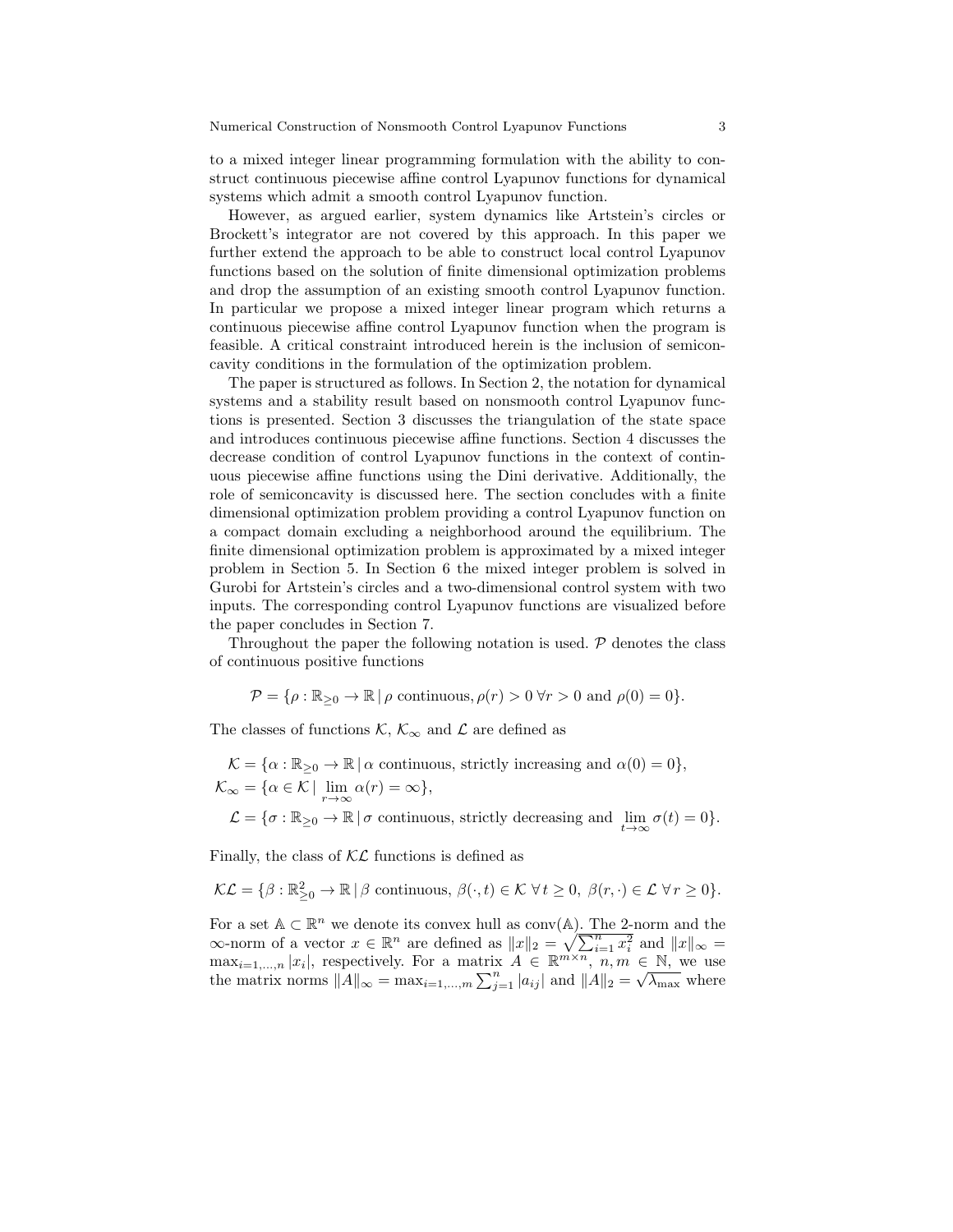$\lambda_{\text{max}}$  denotes the largest eigenvalue of  $A^T A$ . For  $x \in \mathbb{R}^n$  and  $r > 0$ ,  $B_r(x) =$  ${y \in \mathbb{R}^n \|\|x - y\|_2 < r}$  denotes a ball of radius r centered around x. The interior of a set is defined as  $\text{int}(\mathbb{A}) = \{x \in \mathbb{A} | \exists \varepsilon > 0 \text{ such that } B_{\varepsilon}(x) \subset \mathbb{A} \}.$ The relative interior of a convex set  $\mathbb{A} \subset \mathbb{R}^n$  is denoted by  $\text{relint}(\mathbb{A}) = \{x \in$  $\mathbb{A} \, \forall y \in \mathbb{A} \, \exists \lambda > 1 \text{ such that } \lambda x + (1 - \lambda)y \in \mathbb{A} \}.$ 

### 2 Mathematical setting

As motivated in the introduction, we are interested in the construction of local control Lyapunov functions for nonlinear dynamical systems

$$
\dot{x}(t) = f(x(t), u(t)) \qquad \text{(a.a. } t \in \mathbb{R}_{\geq 0}) \tag{1a}
$$

$$
u(t) \in \mathbb{U} \qquad (\text{a.a. } t \in \mathbb{R}_{\geq 0}) \tag{1b}
$$

defined through a Lipschitz continuous function  $f : X \times \mathbb{U} \to \mathbb{R}^n$ . The sets  $X \subset$  $\mathbb{R}^n$  and  $\mathbb{U} \subset \mathbb{R}^m$  denote convex and compact subsets of the state space and input space containing the origin. As already implicitly used in (1), we assume that solutions of the dynamical systems exist for all  $t \in \mathbb{R}_{\geq 0}$ . Moreover, we assume that the origin is an equilibrium of the dynamical system (1) in X, i.e., we assume that  $0 = f(0, 0)$  holds.

Alternatively, the dynamical system (1) can be represented as a differential inclusion

$$
\dot{x} \in F(x) = \text{conv}\left(\bigcup_{u \in \mathbb{U}} \{f(x, u)\}\right) \tag{2}
$$

using the set-valued map  $F : \mathbb{X} \rightrightarrows \mathbb{R}^n$ .

For an initial state  $x \in \mathbb{X}$  we denote the set of solutions with  $x(0) = x$  by  $\mathcal{S}(x)$ . A particular solution is denoted by  $\phi(\cdot, x) \in \mathcal{S}(x)$ , i.e.,  $\phi(\cdot, x)$  satisfies

$$
\frac{d}{dt}\phi(t,x) \in F(\phi(t,x))
$$

for almost all  $t \in \mathbb{R}_{\geq 0}$ . When it is necessary to explicitly include the input u, we write  $\phi(\cdot, x, u)$  instead of  $\phi(\cdot, x)$ .

A control Lyapunov function characterizes the stability properties of an equilibrium or an equilibrium set. Here we consider stability of the following form, which is equivalent to asymptotic stability [1].

**Definition 1 (Weak**  $KL$ **-stability).** The origin of the system is said to be weakly KL-stable for all  $x \in \mathbb{R}^n$  if there exists  $\beta \in \mathcal{KL}$  so that there exists  $\phi \in \mathcal{S}(x)$  satisfying

$$
\|\phi(t, x)\|_2 \le \beta(\|x\|_2, t)
$$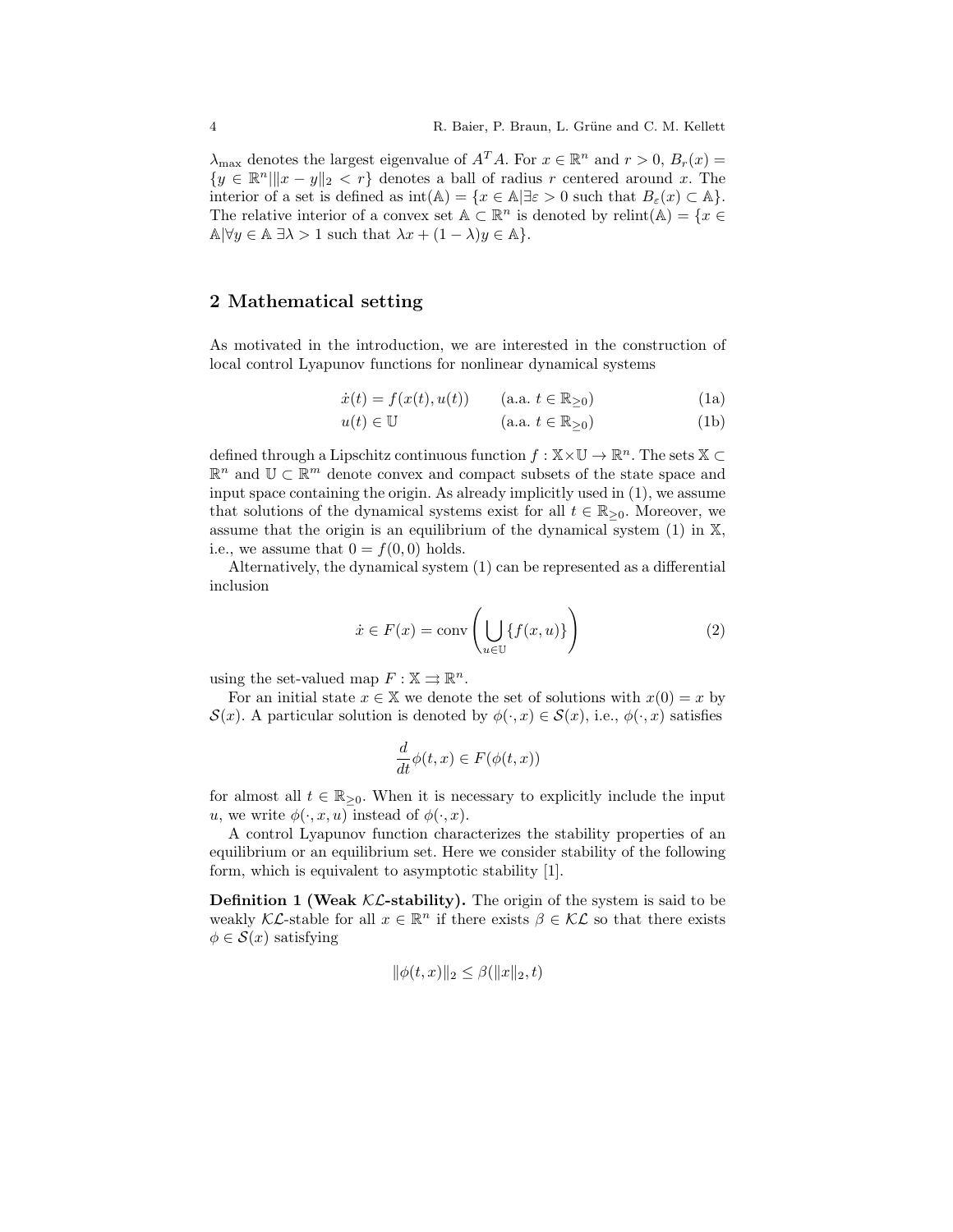Numerical Construction of Nonsmooth Control Lyapunov Functions 5

for all  $t \geq 0$ .

Definition 1, as well as the definition of asymptotic stability, is based on the explicit knowledge of the solutions  $\phi(\cdot, x)$ . Alternatively, stability can be characterized based on a so-called control Lyapunov function for a system with right-hand side  $f(x, u)$  or a differential inclusion given by the set-valued map  $F$ .

For a smooth control Lyapunov function  $V : \mathbb{R}^n \to \mathbb{R}$  stability is derived based on the sign of the directional derivate  $\langle \nabla V(x), w \rangle$ ,  $w \in F(x)$ , representing the time derivate of the control Lyapunov function  $\frac{d}{dt}V(\phi(t,x))$  with respect to a particular solution  $\phi(\cdot, x) \in \mathcal{S}(x)$ .

The following sections will be dedicated to the numerical construction of continuous piecewise affine control Lyapunov functions. Since continuous piecewise affine functions are not necessarily differentiable, the directional derivative cannot be used in our setting. In the literature, Clarke's subgradient, the Dini derivative or proximal subgradients are used as weak variants of the gradient in a given direction to handle nonsmooth control Lyapunov functions. The lower (right) Dini derivative of a Lipschitz continuous function  $V: \mathbb{R}^n \to \mathbb{R}$  in direction  $w \in \mathbb{R}^n$  is defined as

$$
DV(x; w) = \liminf_{t \searrow 0} \frac{1}{t}(V(x + tw) - V(x)).
$$

Observe that the definition of the Dini derivative extends the definition of the directional derivative, i.e., for a smooth function  $V$ , the directional derivative and the Dini derivative coincide

$$
DV(x; w) = \langle \nabla V(x), w \rangle.
$$

While we restrict our attention to control Lyapunov functions in the Dini sense here, we refer the reader to [7] for a discussion on control Lyapunov functions using proximal gradients, which in the context of non-piecewise affine functions lead to more general results.

With these definitions in mind we can state the main result connecting weak  $\mathcal{KL}$ -stability and the existence of a control Lyapunov function [21],[7].

**Theorem 1.** The origin is weakly  $KL$ -stable if and only if there exists a semiconcave (and thus Lipschitz continuous) control Lyapunov function V :  $\mathbb{R}^n \to \mathbb{R}_{\geq 0}, \ \rho \in \mathcal{P}, \ \alpha_1, \alpha_2 \in \mathcal{K}_{\infty} \ \text{so that}$ 

$$
\alpha_1(\|x\|_2) \le V(x) \le \alpha_2(\|x\|_2) \qquad \text{and} \tag{3}
$$

$$
\min_{w \in F(x)} DV(x; w) \le -\rho(\|x\|_2) \tag{4}
$$

for all  $x \in \mathbb{R}^n$ .

Semiconcavity is discussed in Section 4.2. As mentioned in the introduction, V cannot be assumed to be smooth in general. Thus, the consideration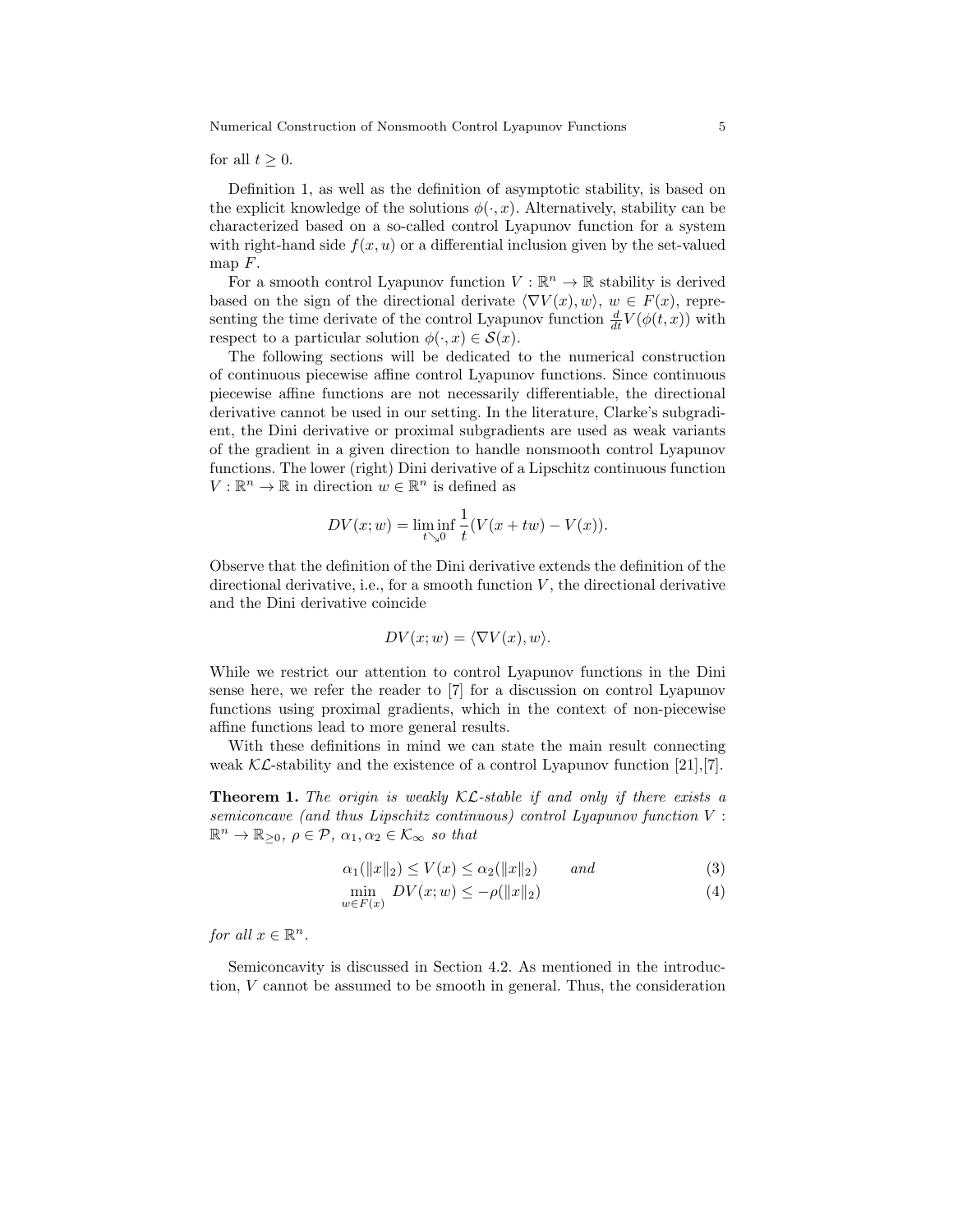of nonsmooth control Lyapunov functions and tools such as nonsmooth generalizations of gradients are required for the numerical computation of control Lyapunov functions rather than unnecessary complications.

*Remark 1.* Observe that for a compact and convex set  $X$  excluding a neighborhood around the origin; i.e.,  $\mathbb{X}\backslash B_r(0)$ ,  $r > 0$ , the decrease condition (4) can be rewritten as

$$
\min_{w \in F(x)} DV(x; w) \le -\delta
$$

where  $\delta > 0$  is defined as  $\delta = \min_{x \in \mathbb{X} \setminus B_r(0)} \rho(\|x\|_2)$ . Since  $\rho$  is continuous and  $\mathbb{X}\setminus B_r(0)$  is compact, the minimum is attained and larger than zero.

### 3 Continuous piecewise affine functions

As candidates for control Lyapunov functions we consider continuous piecewise affine functions defined on a discretization of the state space (as in [15], [20], [13], [3], [14] and [4] for strong or smooth control Lyapunov functions). The necessary definitions and notations are introduced in this section.

### 3.1 Discretization of the state space

The construction of a Lipschitz continuous piecewise affine control Lyapunov function in this paper is based on a triangulation of the domain X. To this end we assume that  $X$  is the union of the simplices of a simplicial triangulation

$$
\mathcal{T} = \{T_{\nu} : \nu = 1, \dots, N + K\}, \qquad N, K \in \mathbb{N},\tag{5}
$$

with N simplices not including the origin (i.e.,  $0 \notin \{T_{\nu} : \nu = 1, \ldots, N\}$ ), K simplices defining a neighborhood around the origin (i.e.,  $B_{\varepsilon}(0) \subset \cup_{\nu=N+1}^{N+K} T_{\nu}$ for  $\varepsilon > 0$ ), and

$$
\bigcup_{\nu=1,\dots,N+K} T_{\nu} = \mathbb{X}.\tag{6}
$$

All vertices of all simplices (including the origin) are denoted by  $p_k$ ,  $k =$  $1, \ldots, I + 1$ , where we assume without loss of generality  $p_{I+1} = 0$ ; i.e.,  $p_{I+1}$ denotes the origin in X. Each simplex  $T_{\nu}$  is the convex hull of  $n + 1$  affinely independent vertices  $T_{\nu} = \text{conv}(\{p_{\nu_0}, \ldots, p_{\nu_n}\})$ . Furthermore, we assume that the following assumptions on the triangulation are satisfied as a base for the computation of a control Lyapunov function.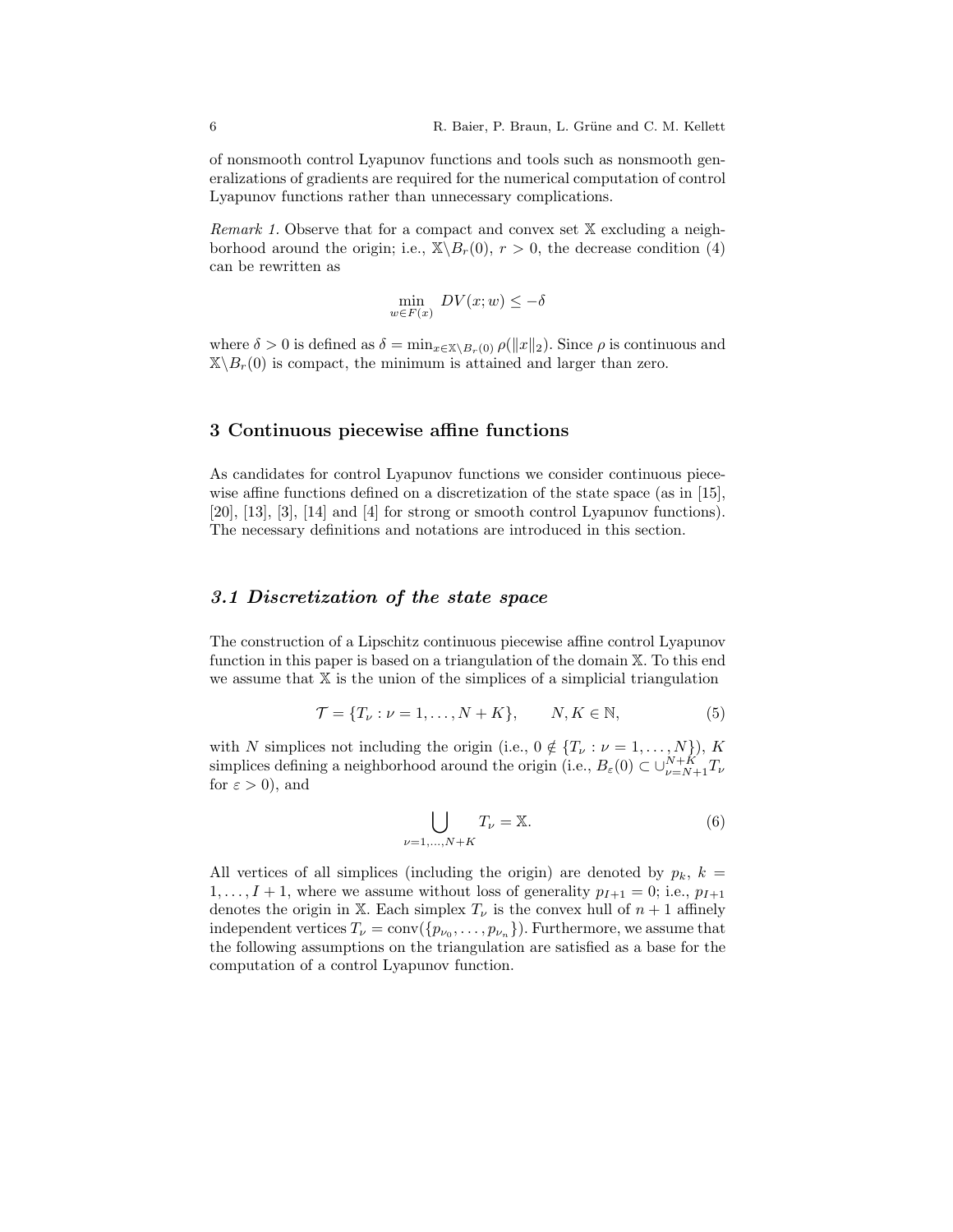

Assumption 1. Let  $\mathbb{X} \subset \mathbb{R}^n$  be convex and compact and assume that  $0 \in$ X. For the computation of a control Lyapunov function we assume that the triangulation (5) satisfies (6) and the additional conditions:

- 1. The intersection of two simplices is either empty or a common face of both simplices.
- 2. It holds that  $p_{I+1} = 0$  and  $0 \notin T_{\nu}$  for all  $\nu = 1, ..., N$  and  $0 \in T_{\nu}$  for all  $\nu = N + 1, \ldots, N + K$ .

The first point of the assumption ensures that two simplices are not overlapping on their interior or intersect only on parts of their faces at the boundary. The second point of the assumption ensures that a neighborhood around the origin can be excluded in the triangulation and only simplices  $T_{\nu}$  with  $\nu > N$  may contain the origin. This is a necessary property for the numerical computation of a control Lyapunov function which is made more precise in Section 4.1. A possible (regular) triangulation of the domain  $\mathbb{X} = [-1,1]^2$ excluding a neighborhood around the origin is visualized in Figure 1.

The convex hull of a subset of vertices  $\{p_{\nu_0}, \ldots, p_{\nu_n}\}\$  defining a simplex  $T_{\nu}$  is called face of  $T_{\nu}$ . The convex hull of exactly n (of  $n+1$ ) vertices defines a facet of  $T_{\nu}$ . The union of the  $n+1$  facets of a simplex  $T_{\nu}$  describe the boundary of  $T_{\nu}$ .

For a fixed vertex  $p_k, k \in \{1, \ldots, I\}$ , we denote by  $p_{k_j}, j \in \{0, \ldots, I_{p_k}\}$ , the set of vertices connected to  $p_k$  through an edge. Similarly, for a fixed simplex  $T_{\nu}$ , the simplices  $T_{\nu_j}$ ,  $j=0,\ldots,n$  denote the set of simplices which have a common facet with  $T_{\nu}$ . The unique vertex  $p_{\nu_j} \in \{p_{\nu_0}, \ldots, p_{\nu_n}\}\$  satisfies  $p_{\nu_j} \in T_{\nu}$  and  $p_{\nu_j} \notin T_{\nu_j}$  by definition for  $j = 0, \ldots, n$ . For a facet  $T_{\nu_j} \cap T_{\nu}$ ,  $j \in \{0, \ldots, n\}$  defined through the vertices  $\{p_{\nu_k} | k \in \{0, \ldots, n\}, k \neq j\}$ , we define the barycenter of the facet as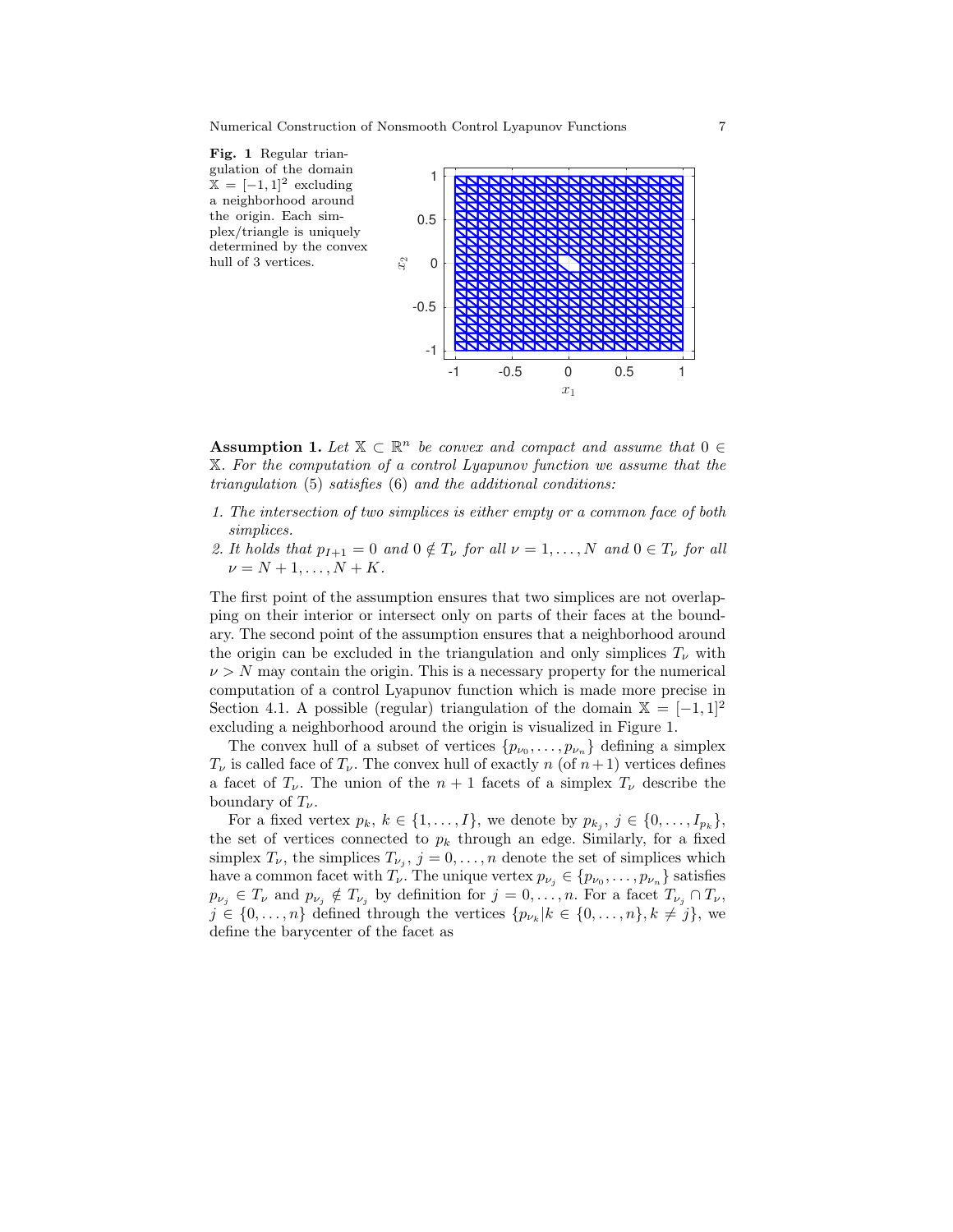8 R. Baier, P. Braun, L. Grüne and C. M. Kellett

$$
q_{\nu_j} = \frac{1}{n} \sum_{k=0, k \neq j}^n p_{\nu_k}.
$$
 (7)

A fixed vertex  $p_k$  connected to its neighboring vertices  $p_{k_j}, k \in \{0, \ldots, I_{p_k}\},$ is visualized in Figure 2. Similarly, a fixed triangle  $T_{\nu}$  and the triangles  $T_{\nu_j}$ ,  $j = 0, \ldots, n$ , sharing a facet with  $T_{\nu}$  are illustrated in Figure 3.



Fig. 3 An arbitrary simplex  $T_{\nu}$ ,  $\nu \in \{1, \ldots, N\},\$ of the triangulation visualized in Figure 1 and all simplices  $T_{\nu_j}$ ,  $j \in \{0, 1, 2\}$ , which share a facet with  $T_\nu.$  The point  $q_{\nu_j}, \, j \in \{0, 1, 2\},\,$ denotes the center of the facet  $T_{\nu} \cap T_{\nu_j}$ . The vertices  $p_{\nu_j}$ ,  $j \in \{0, 1, 2\}$ , which define the simplex  $T_{\nu}$ , are ordered such that  $p_{\nu_j} \notin T_{\nu_j}$ .



# 3.2 Continuous piecewise affine functions

For a given triangulation satisfying Assumption 1 we define a piecewise affine function  $V : \mathbb{X} \to \mathbb{R}_{\geq 0}$ ,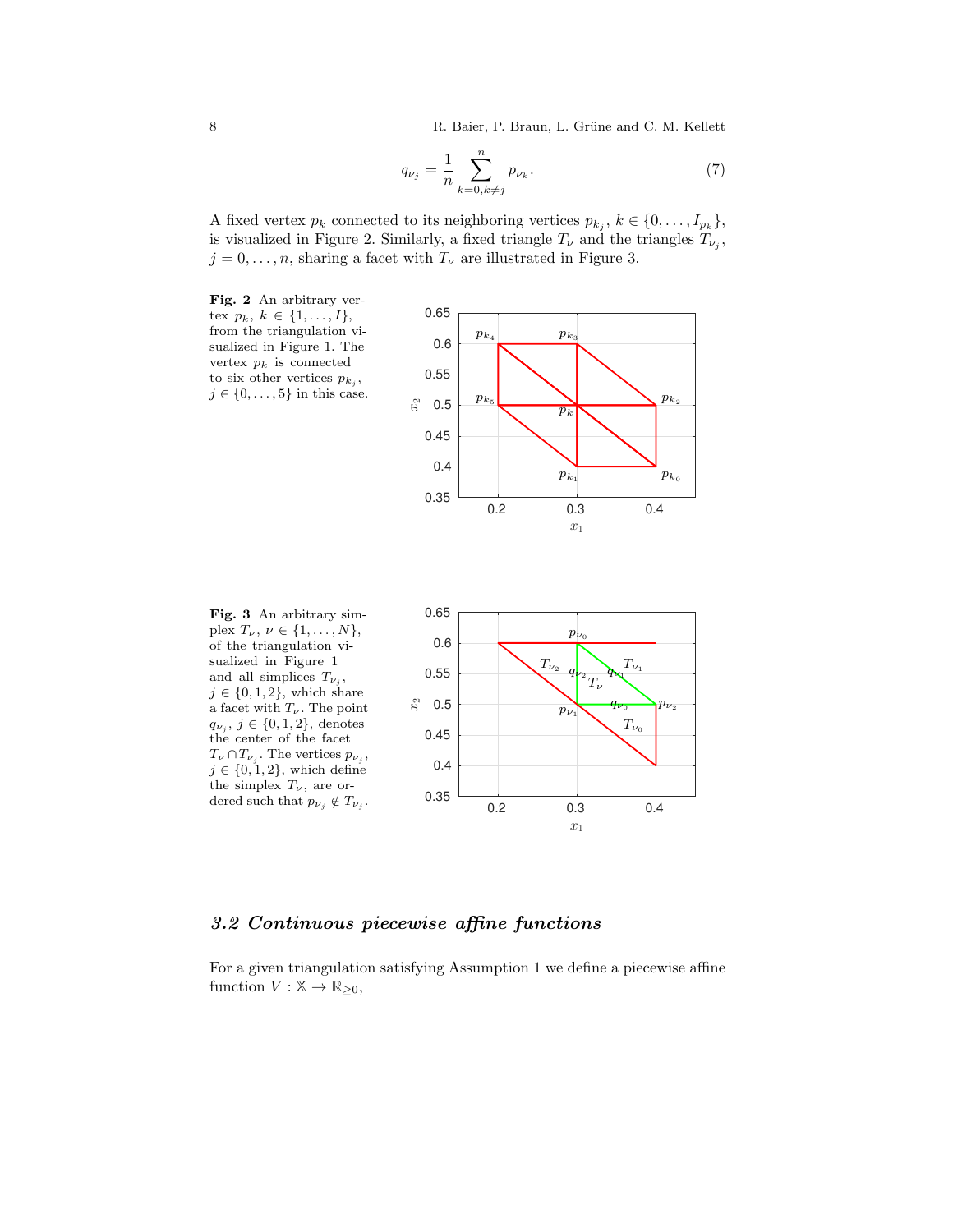Numerical Construction of Nonsmooth Control Lyapunov Functions 9

$$
V|_{T_{\nu}}(x) = V_{\nu}(x) = a_{\nu}^{T}x + b_{\nu}
$$

for all  $x \in T_{\nu}$  and for all  $\nu \in \{1, ..., N + K\}$ . On a fixed simplex  $T_{\nu}$  the function V is uniquely described through  $a_{\nu} \in \mathbb{R}^n$  and  $b_{\nu} \in \mathbb{R}$ . To obtain continuity of  $V$  and to make sure that  $V$  is well-defined, additionally the condition

$$
V|_{T_{\nu}}(p_k) = V|_{T_{\mu}}(p_k)
$$

needs to be satisfied for all  $\nu, \mu \in \{1, ..., N + K\}$  and,  $p_k \in T_{\nu} \cap T_{\mu}$ ,  $k \in$  $\{1,\ldots,I+1\}$ . To compute the unknown coefficients  $a_{\nu}$  and  $b_{\nu}$  in such a way that V is a control Lyapunov function, an optimization problem is proposed in the following sections.

### 4 The decrease condition of control Lyapunov functions

To show that a given function  $V$  is a control Lyapunov function, the decrease condition (4) needs to be checked for every  $x \in \mathbb{X}$ . In this section we replace condition (4) by finitely many conditions based on a given triangulation of the set X.

This section consists of four parts. The first part discusses the decrease condition (4) for continuous piecewise affine functions, the second part introduces semiconcavity and the third provides a condition to prevent the function V having local minima. The last part combines the ideas introduced in this section.

# 4.1 The decrease condition for piecewise affine functions

The decrease condition (4) needs to be checked for every  $x \in X$ . As a first result in this section we provide an estimate based on a given triangulation of the state space that reduces condition (4) to the center of the facets for states x in the interior of a simplex  $T_{\nu}$ .

**Theorem 2.** Let  $V : \mathbb{X} \to \mathbb{R}$  be a continuous piecewise affine function defined on a triangulation  $(T_{\nu})_{\nu=1,\dots,N}$ , satisfying Assumption 1 (and in particular, excluding a neighborhood around the origin). Let  $f : \mathbb{X} \times \mathbb{U} \to \mathbb{R}^n$  be uniformly Lipschitz continuous in x, i.e., there exists an  $L \in \mathbb{R}_{>0}$  such that

$$
|| f(x_1, u) - f(x_2, u)||_2 \le L||x_1 - x_2||_2
$$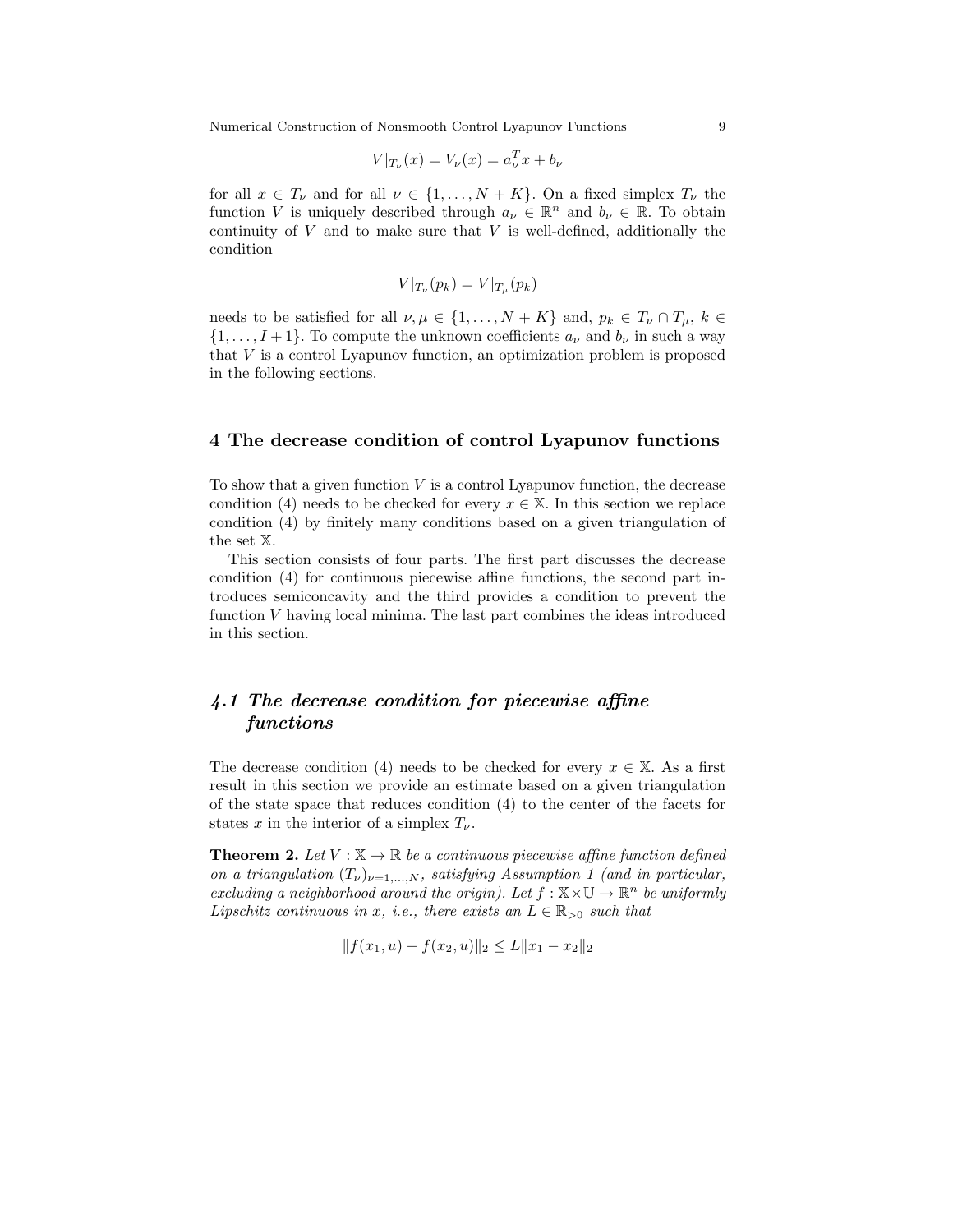for all  $x_1, x_2 \in \mathbb{X}$  uniformly in  $u \in \mathbb{U}$ . Let a constant  $C \geq 0$  be given such that  $||a_{\nu}||_2 \leq C$  for all  $\nu \in \{1, \ldots, N+K\}$  and let  $h_{\nu} > 0$  be defined such that  $T_{\nu} \subset \cup_{j=1}^{n+1} B_{h_{\nu}}(q_{\nu_j})$  holds (and  $q_{\nu_j}$  is defined in Equation (7)). Here,  $a_{\nu} \in \mathbb{R}^n$ denotes the gradient  $\nabla V_\nu(x) = a_\nu$  for all  $x \in \text{int}(T_\nu)$ ,  $\nu = 1, \ldots, N + K$ . If there exists  $\delta > 0$  such that

$$
\min_{u \in \mathbb{U}} \langle a_{\nu}, f(q_{\nu_j}, u) \rangle + C L h_{\nu} \leq -\delta \tag{8}
$$

for all  $j = 0, \ldots, n + 0$ , then the inequality

$$
\min_{u \in \mathbb{U}} \langle a_{\nu}, f(x, u) \rangle \leq -\delta
$$

holds for all  $x \in T_{\nu}$ .

*Proof.* Let  $\delta, h_{\nu} > 0$  be given and let  $u_{\nu_j} \in \mathbb{U}$  be defined such that

$$
\min_{u \in \mathbb{U}} \langle a_{\nu}, f(q_{\nu_j}, u_{\nu_j}) \rangle + C L h_{\nu} \le -\delta
$$

is satisfied for all  $j = 0, \ldots, n$ . Let  $x \in T_{\nu}$  and let  $j \in \{1, \ldots, n+1\}$  such that  $x \in B_{h_{\nu}}(q_{\nu_j})$ . Then the following estimate holds:

$$
\min_{u \in \mathbb{U}} \langle a_{\nu}, f(x, u) \rangle
$$
\n
$$
\leq \langle a_{\nu}, f(x, u_{\nu_j}) \rangle
$$
\n
$$
= \left( \langle a_{\nu}, f(x, u_{\nu_j}) \rangle - \langle a_{\nu}, f(q_{\nu_j}, u_{\nu_j}) \rangle \right) + \langle a_{\nu}, f(q_{\nu_j}, u_{\nu_j}) \rangle
$$
\n
$$
= \langle a_{\nu}, f(x, u_{\nu_j}) - f(q_{\nu_j}, u_{\nu_j}) \rangle + \langle a_{\nu}, f(q_{\nu_j}, u_{\nu_j}) \rangle
$$
\n
$$
\leq ||a_{\nu}||_2 \cdot ||f(x_{\nu_j}, u_{\nu_j}) - f(q_{\nu_j}, u_{\nu_j})||_2 - C L h_{\nu} - \delta
$$
\n
$$
\leq CL ||x - q_{\nu_j}||_2 - C L h_{\nu} - \delta \leq -\delta
$$

Theorem 2 ensures a decrease of a solution  $\phi(\cdot, x)$  in the interior of a simplex. Nevertheless, the theorem does not ensure that there exists a feasible decrease direction if x is on the boundary of the simplex. To ensure that the decrease condition is also satisfied on the boundary of a simplex, or in other words, when  $\phi(\cdot, x)$  passes from one simplex to another, we discuss semiconcavity in the next subsection. In general, the speed of convergence towards the origin decreases to zero for  $||x||_2 \rightarrow 0$  as one can see from the bound  $\rho(\|x\|_2)$  in inequality (4). This implies that

$$
\min_{\|x\|_2 = r} \min_{u \in \mathbb{U}} \, DV(x; f(x, u))
$$

decreases to zero for  $r \to 0$ . Thus, inequality (8), including the positive error term  $CLh<sub>\nu</sub>$  can in general only hold on a domain excluding a neighborhood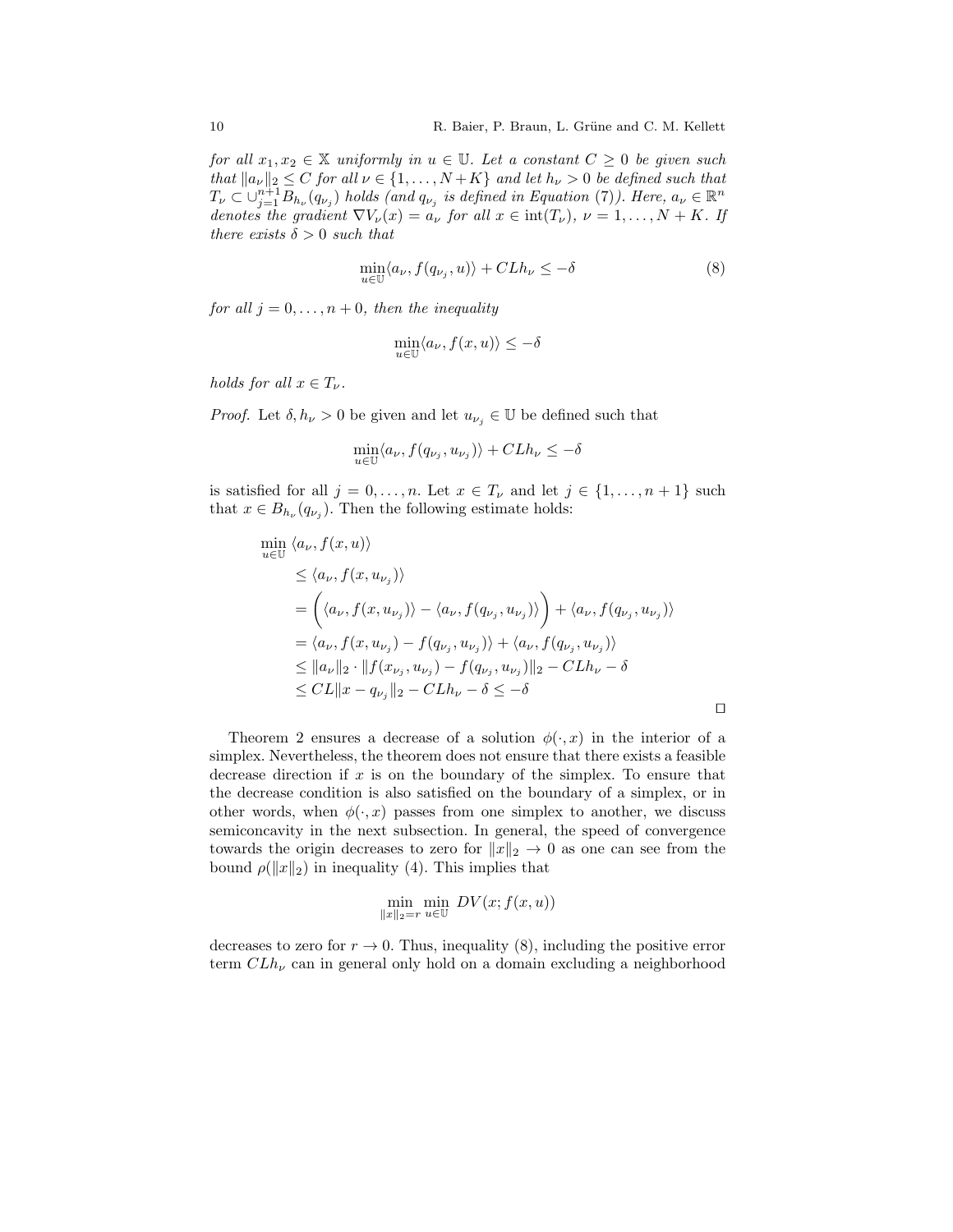around the origin. However, this neighborhood around the origin can be made arbitrarily small if the triangulation is fine enough; i.e.,  $h_{\nu}$  is small enough.

*Remark 2.* Observe that even though we have assumed that f is uniformly Lipschitz continuous in Theorem 2, the Lipschitz constant  $L$  can be replaced by local constants  $L_{\nu}$  on  $T_{\nu}$  satisfying

$$
|| f(x_1, u) - f(x_2, u)||_2 \le L_{\nu} ||x_1 - x_2||_2
$$

for all  $x_1, x_2 \in T_{\nu}$ , for all  $u \in \mathbb{U}$  and for all  $\nu = 1, ..., N$  to obtain smaller error terms  $CL_{\nu}h_{\nu}$ .

### 4.2 Semiconcavity conditions

Theorem 2 provides a condition to check the decrease condition in the interior of a simplex. To ensure that the decrease condition (4) is also satisfied on the boundary of a simplex the concept of semiconcavity turns out to be useful. Here we follow the definitions and results provided in [6].

**Definition 2** ([6, Def. 1.1.1]). Let  $A \subset \mathbb{R}^n$  be an open set. We say that a function  $\phi : \mathbb{A} \to \mathbb{R}$  is semiconcave with linear modulus if it is continuous in A and there exists  $\eta \geq 0$  such that

$$
\phi(x) + \phi(y) - 2\phi\left(\frac{x+y}{2}\right) \le \frac{\eta}{4} \|x - y\|^2 \tag{9}
$$

for all  $x, y \in \mathbb{A}$  with  $\lambda x + (1 - \lambda)y \in \mathbb{A}$  for all  $\lambda \in [0, 1]$ . The constant  $\eta$  above is called a semiconcavity constant for  $u$  in  $\mathbb{A}$ .

Definition 2 is a weaker property than concavity. Observe that for a concave function inequality (9) holds for  $\eta = 0$ . Similar to concavity, there are equivalent conditions to identify semiconcave functions which form a subclass of DC (difference of convex) functions.

**Proposition 1** ([6, Prop. 1.1.3]). Given  $\phi : \mathbb{A} \to \mathbb{R}$ , with  $\mathbb{A} \subset \mathbb{R}^n$  open and convex, and given  $\eta \geq 0$ , the following properties are equivalent:

- 1.  $\phi$  is semiconcave with a linear modulus in A with a semiconcavity constant  $\eta$ .
- 2. φ satisfies

$$
\lambda \phi(x) + (1 - \lambda)\phi(y) - \phi(\lambda x + (1 - \lambda)y) \le \eta \frac{\lambda(1 - \lambda)}{2} \|x - y\|^2
$$

for all  $x, y$  such that  $\lambda x + (1 - \lambda)y \in \mathbb{A}$  and for all  $\lambda \in [0, 1]$ .

3. There exist two functions  $\phi_1, \phi_2 : \mathbb{A} \to \mathbb{R}$  such that  $\phi = \phi_1 + \phi_2$ ,  $\phi_1$  is concave,  $\phi_2$  is twice continuously differentiable and satisfies  $\|\nabla^2 \phi_2\|_{\infty} \leq \eta$ .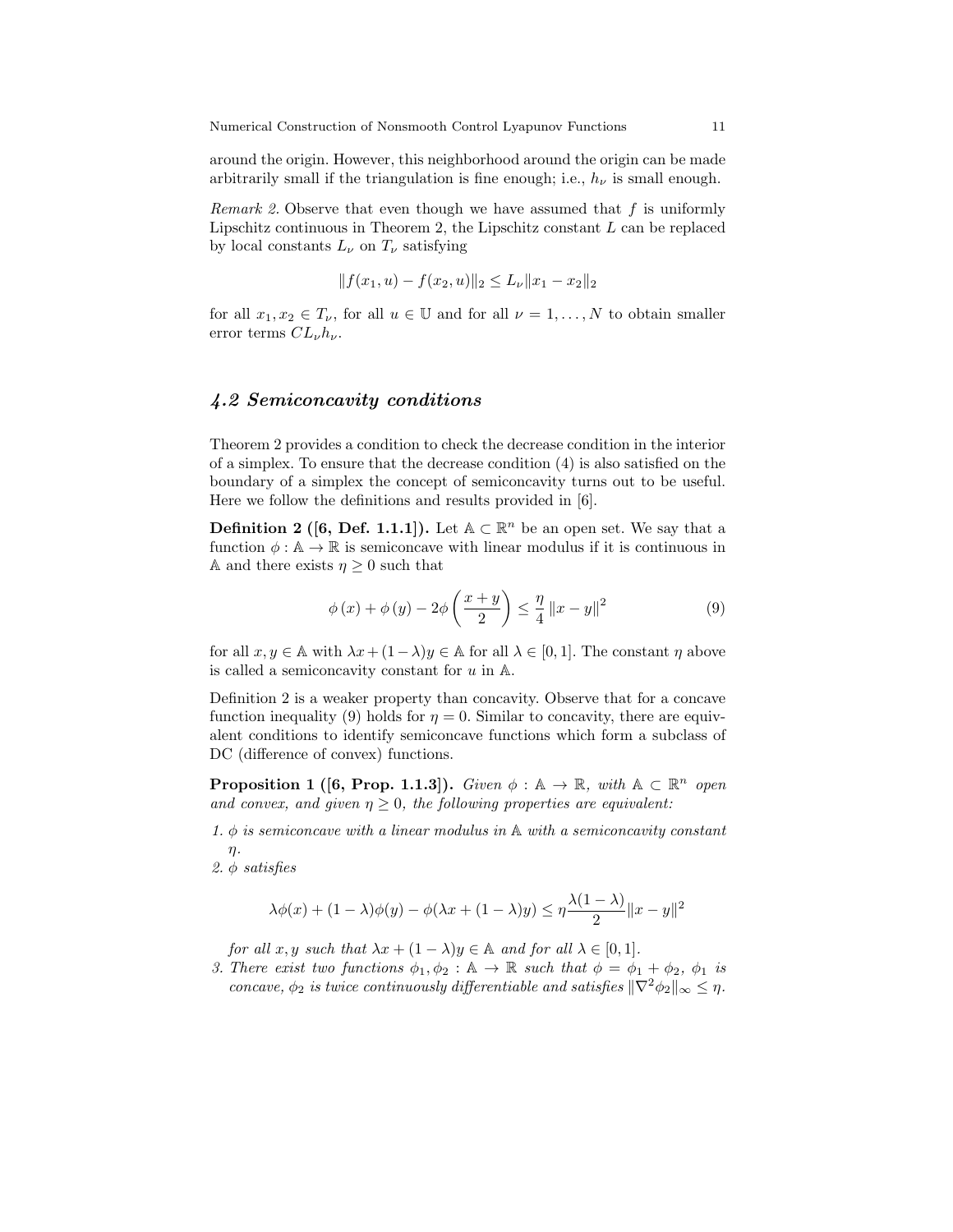4. φ can be represented as  $\phi(x) = \inf_{i \in \mathcal{I}} \phi_i(x)$ , where  $(\phi_i)_{i \in \mathcal{I}}$  is a family of twice continuously differentiable functions such that  $\|\nabla^2 \phi_i\|_{\infty} \leq C$  for all  $i \in \mathcal{I}$ .

For a continuous piecewise affine function  $V$  defined on a triangulation, we give a condition to verify if  $V$  is semiconcave locally on two neighboring simplices sharing a common facet; i.e., we investigate semiconcavity on  $V|_{T_{\nu}\cup T_{\mu}}$ ,  $\nu, \mu \in \{1, \ldots, N\}.$ 

**Lemma 1.** Let  $p_0, p_1, \ldots, p_n, p_{n+1} \in \mathbb{R}^n$  be a set of vertices such that the simplices  $T_{\nu}$  and  $T_{\mu}$  satisfy  $T_{\nu}$  = conv $(\{p_0, p_1, \ldots, p_n\})$  and  $T_{\mu}$  = conv $(\{p_1, \ldots, p_n, p_{n+1}\})$ . We assume that

$$
int(T_{\nu}) \neq \emptyset
$$
,  $int(T_{\mu}) \neq \emptyset$  and  $T_{\nu} \cap T_{\mu} = conv(\{p_1,...,p_n\})$ 

holds. Additionally, we consider the functions  $V_{\nu}: T_{\nu} \to \mathbb{R}$  and  $V_{\mu}: T_{\mu} \to \mathbb{R}$ as

$$
V_{\nu}(x) = a_{\nu}^{T} x + b_{\nu}, \qquad V_{\mu}(x) = a_{\mu}^{T} x + b_{\mu}
$$

for  $a_{\nu}, a_{\mu} \in \mathbb{R}^n$ ,  $b_{\nu}, b_{\mu} \in \mathbb{R}$  such that  $V_{\nu}(x) = V_{\mu}(x)$  for all  $x \in T_{\nu} \cap T_{\mu}$ . Then the piecewise affine function  $V|_{T_{\nu}\cup T_{\mu}}: T_{\nu}\cup T_{\mu}\to \mathbb{R},$ 

$$
V|_{T_{\nu}\cup T_{\mu}}(x) = \begin{cases} V_{\nu}(x), x \in T_{\nu} \\ V_{\mu}(x), x \in T_{\mu} \end{cases}
$$
(10)

is semiconcave if and only if the inequalities

$$
(a_{\nu} - a_{\mu})^T p_0 + (b_{\nu} - b_{\mu}) \le 0 \quad and \quad (a_{\mu} - a_{\nu})^T p_{n+1} + (b_{\mu} - b_{\nu}) \le 0 \quad (11)
$$

are satisfied.

*Proof.* Let the inequalities (11) be satisfied. We define the functions  $\tilde{V}_{\nu}$ ,  $\tilde{V}_{\mu}$ :  $T_\nu \cup T_\mu \to \mathbb{R}$  by

$$
\tilde{V}_{\nu}(x) = a_{\nu}^T x + b_{\nu}, \qquad \forall x \in T_{\nu} \cup T_{\mu},
$$

and

$$
\tilde{V}_{\mu}(x) = \begin{cases}\n(a_{\mu} - a_{\nu})^{T} x + (b_{\mu} - b_{\nu}), & x \in T_{\mu} \\
0, & x \in T_{\nu}\n\end{cases}.
$$

Then, by construction, it holds that  $V|_{T_{\nu}\cup T_{\mu}} = \tilde{V}_{\nu} + \tilde{V}_{\mu}, \tilde{V}_{\nu}$  is twice continuously differentiable (with  $\nabla^2 \tilde{V}_{\nu} = 0$ ) and  $\tilde{V}_{\mu}$  is continuous (which in particular implies that  $\tilde{V}_\mu(x) = 0$  for all  $x \in T_\nu \cap T_\mu$ ). The second inequality in (11) implies that  $\tilde{V}_\mu(x) \leq 0$  for all  $x \in T_\mu$  and thus  $\tilde{V}_\mu$  is concave, i.e., for all  $x, y \in T_{\nu} \cup T_{\mu}$  such that  $\lambda x + (1 - \lambda)y \in T_{\nu} \cup T_{\mu}$ ,  $\lambda \in [0, 1]$ , the function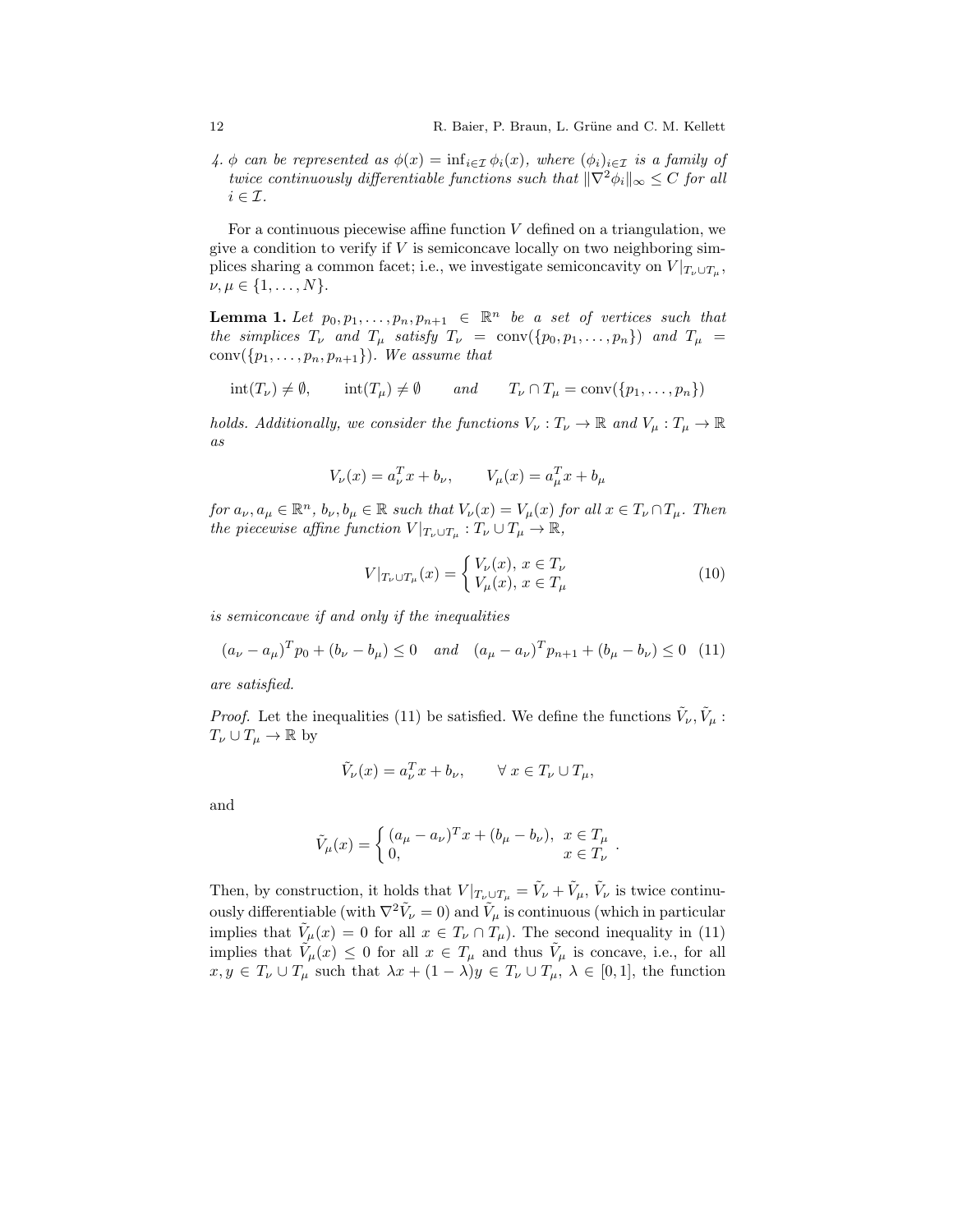$\tilde{V}_{\nu}$  satisfies the condition  $\tilde{V}_{\nu}(\lambda x + (1 - \lambda)y) \geq \lambda \tilde{V}_{\nu}(x) + (1 - \lambda)\tilde{V}_{\nu}(y)$ . Hence, Proposition 1 implies semiconcavity of the function  $V|_{T_{\nu}\cup T_{\mu}}$ .

Conversely, let  $V|_{T_{\nu}\cup T_{\mu}}$  be semiconcave. We extend the domain of the functions  $V_{\nu}$  and  $V_{\mu}$  by considering the functions  $\tilde{V}_{\nu}$ ,  $\tilde{V}_{\mu}: T_{\nu} \cup T_{\mu} \to \mathbb{R}$ ,

$$
\tilde{V}_{\nu}(x) = a_{\nu}x + b_{\nu}
$$
 and  $\tilde{V}_{\mu}(x) = a_{\mu}x + b_{\mu}$ .

According to point 4 of Proposition 1,  $V|_{T_{\nu}\cup T_{\mu}}$  can be written as

$$
V|_{T_{\nu}\cup T_{\mu}}(x)=\min{\{\tilde{V}_{\nu}(x),\tilde{V}_{\mu}(x)\}}.
$$

Since  $V|_{T_{\nu}\cup T_{\mu}}(p_0) = \tilde{V}_{\nu}(p_0)$  and  $V|_{T_{\nu}\cup T_{\mu}}(p_{n+1}) = \tilde{V}_{\mu}(p_{n+1})$  the inequalities  $\tilde{V}_{\nu}(p_0) \le \tilde{V}_{\mu}(p_0)$  and  $\tilde{V}_{\mu}(p_{n+1}) \le \tilde{V}_{\nu}(p_{n+1})$  hold. Since these inequalities are equivalent to those in (11) this completes the proof.

Lemma 1 provides an easy condition to check semiconcavity of the function  $V|_{T_{\nu}\cup T_{\mu}}$ . Thus, according to Lemma 1, to verify if  $V|_{T_{\nu}\cup T_{\mu}}$  is semiconcave, it is enough to check one (arbitrary) condition in (11). In Figure 4 a non-semiconcave and in Figure 5 a semiconcave continuous piecewise affine function using the notation of Lemma 4 is visualized. In addition to the func-

Fig. 4 Visualization of a non-semiconcave continuous piecewise affine function V. In the  $x_1$  $x_2$ -plane the decreasing directions with respect to the origin  $x = 0$  are visualized. The decreasing directions are the intersection of the decreasing directions of the two functions  $V_{\nu}$  and  $V_{\mu}$ .



tion values, the decreasing directions on the intersection  $T_{\nu} \cap T_{\mu}$  from the reference point  $x = 0$  are visualized in the  $x_1-x_2$ -plane. Whereas in the case of a non-semiconcave function the possible decreasing directions are given by the intersection of the decreasing directions of the functions  $V_{\nu}$  and  $V_{\mu}$ (visualized by the green cone in Figures 4 and 5), in the case of a semiconcave function  $V$  the decreasing directions are given by the union of the decreasing directions of  $V_{\nu}$  and  $V_{\mu}$  (i.e., the union of the blue, green and red cone in Figure 5). The reason for this property is that in case of semiconcavity the

 $\Box$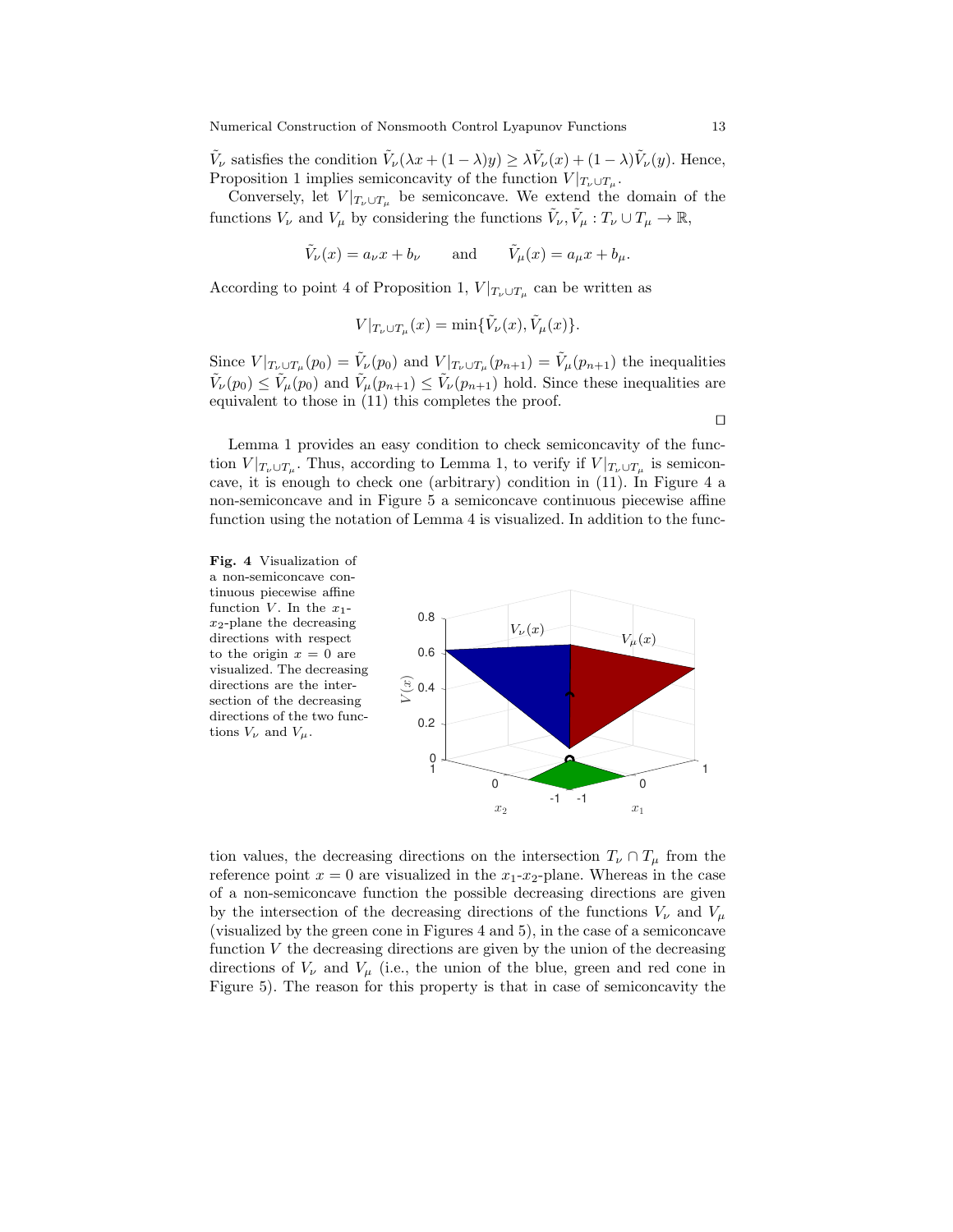decreasing directions of  $V_{\nu}$  which are not in the intersection (i.e., which are in the blue cone and not in the green cone) point into the simplex  $T_{\nu}$ . In the non-semiconcave case on the other hand, directions not in the intersection point out of the simplex  $T_{\nu}$  and thus are not a valid direction of descent. The same observation holds from the point of view of the function  $V_{\mu}$  and the simplex  $V_{\mu}$ . These arguments are made more precise in the context of the construction of a control Lyapunov function in the following.



Consider again two simplices

 $T_{\nu} = \text{conv}(\{p_0, p_1, \ldots, p_n\})$  and  $T_{\mu} = \text{conv}(\{p_1, \ldots, p_n, p_{n+1}\})$ 

sharing a facet and let  $x \in \text{relint}(T_{\nu} \cap T_{\mu})$ . By definition, we assume that the functions  $V_{\nu}, V_{\mu}, V|_{T_{\nu} \cup T_{\mu}} : T_{\nu} \cup T_{\mu} \to \mathbb{R}$  are defined as

$$
V_{\nu}(x) = a_{\nu}x + b_{\nu},
$$
  
\n
$$
V_{\mu}(x) = a_{\mu}x + b_{\mu},
$$
  
\n
$$
V|_{T_{\nu} \cup T_{\mu}}(x) = \begin{cases} V_{\nu}(x), & x \in T_{\nu} \\ V_{\mu}(x), & x \in T_{\mu} \end{cases}.
$$
\n(12)

.

Additionally we assume that the assumptions of Theorem 2 are satisfied, i.e., there exists a  $u_{\nu} \in \mathbb{U}$  such that  $w_{\nu} = f(x, u_{\nu})$  satisfies

$$
\langle a_{\nu}, w_{\nu} \rangle \leq -\delta
$$

for a given  $\delta > 0$ . Observe that for a function  $V|_{T_{\nu}\cup T_{\mu}}$  defined in Equation (12) the Dini derivative for  $x \in \text{relint}(T_{\nu} \cap T_{\mu})$  is given by

$$
DV|_{T_{\nu}\cup T_{\mu}}(x; w) = \begin{cases} \langle a_{\nu}, w \rangle \text{ if } \exists \varepsilon > 0 \text{ such that } x + \varepsilon w \in T_{\nu} \\ \langle a_{\mu}, w \rangle \text{ if } \exists \varepsilon > 0 \text{ such that } x + \varepsilon w \in T_{\mu} \end{cases}
$$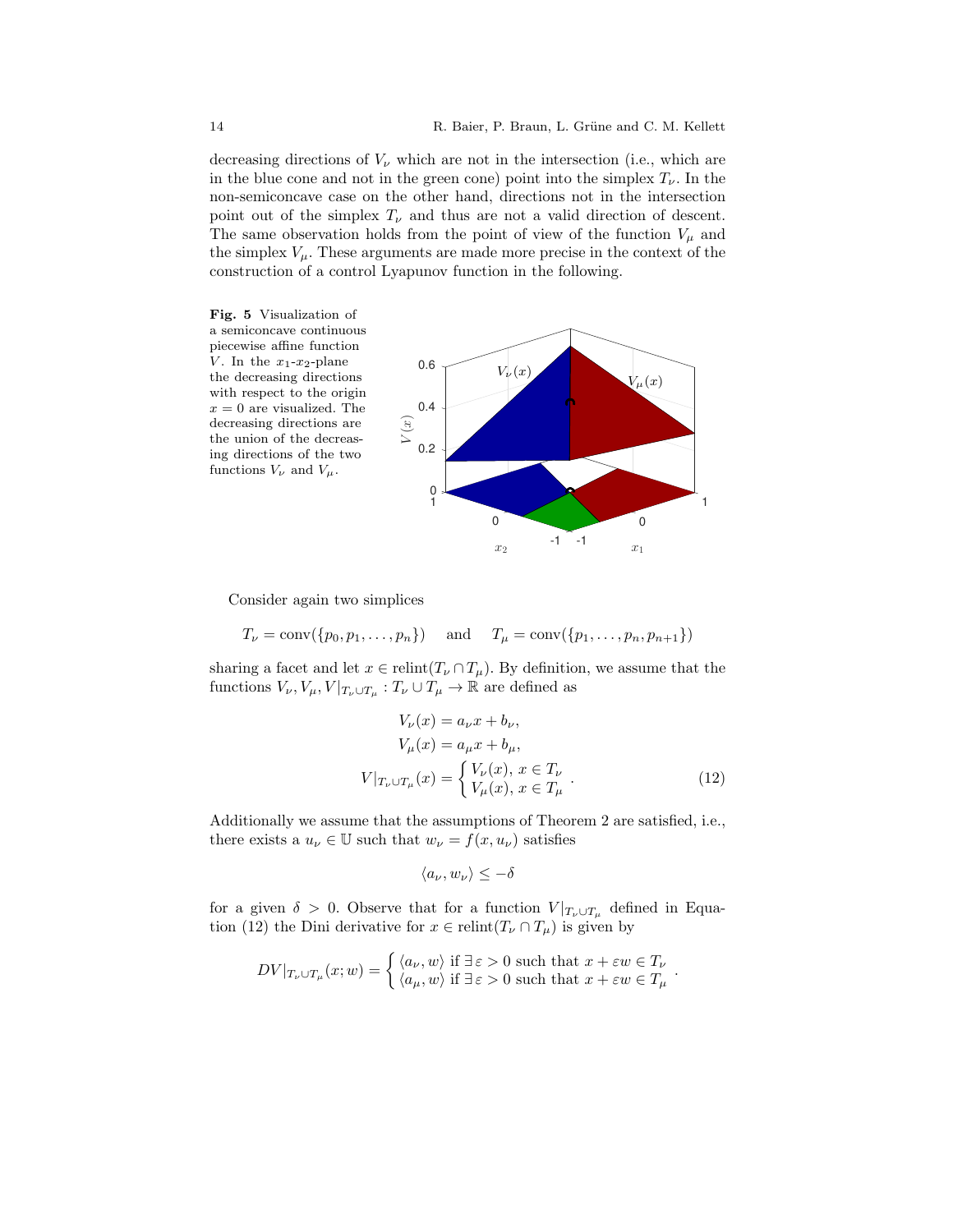To ensure that the decrease condition is satisfied on the boundary relint( $T_{\nu} \cap$  $T_{\mu}$ ) we can distinguish three cases:

1. If  $w_{\nu}$  points to  $\text{int}(T_{\nu})$ , then

$$
DV|_{T_{\nu}\cup T_{\mu}}(x;w_{\nu}) = \langle a_{\nu}, w_{\nu} \rangle \le -\delta
$$

for all  $x \in \text{relint}(T_{\nu} \cap T_{\mu})$ , which guarantees a decrease in a feasible direction.

2. If  $w_{\nu}$  points to  $\text{int}(T_{\mu})$  we have to demand that additionally  $\langle a_{\mu}, w_{\nu} \rangle \leq -\delta$ holds to ensure that

$$
DV|_{T_{\nu}\cup T_{\mu}}(x;w_{\nu}) \leq -\delta
$$

is satisfied for all  $x \in \text{relint}(T_{\nu} \cap T_{\mu}).$ 

3. If  $V|_{T_{\nu}\cup T_{\mu}}$  is semiconcave and  $w_{\nu}$  does not point to  $\mathrm{int}(T_{\nu})$  (i.e., it points to  $\text{int}(T_\mu)$ ) then  $\langle a_\mu, w_\nu \rangle \leq -\delta$  is satisfied. This fact was already illustrated in Figure 5 and is made more precise now. To this end, let  $x \in \text{relint}(T_{\nu} \cap T_{\mu})$ and let  $w_{\nu}$  point to  $\text{int}(T_{\mu})$ . Let  $\varepsilon > 0$  such that  $x + \varepsilon w_{\nu} \in \text{int}(T_{\mu})$ . Due to the convexity of  $T_{\mu}$  there exist  $\lambda_i \geq 0$ , for  $i = 1, \ldots, n+1$  such that  $x + \varepsilon w_{\nu} = \sum_{i=1}^{n+1} \lambda_i p_i$  and  $\sum_{i=1}^{n+1} \lambda_i = 1$ . Then it holds that

$$
V|_{T_{\nu}\cup T_{\mu}}(x+\varepsilon w_{\nu}) - V|_{T_{\nu}\cup T_{\mu}}(x) = V_{\mu}(x+\varepsilon w_{\nu}) - V_{\mu}(x)
$$
  
\n
$$
= \sum_{i=1}^{n+1} \lambda_i V_{\mu}(p_i) - V_{\mu}(x)
$$
  
\n
$$
= \sum_{i=1}^{n} \lambda_i V_{\nu}(p_i) + \lambda_{n+1} V_{\mu}(p_{n+1}) - V_{\nu}(x)
$$
  
\n
$$
\leq \sum_{i=1}^{n} \lambda_i V_{\nu}(p_i) + \lambda_{n+1} V_{\nu}(p_{n+1}) - V_{\nu}(x)
$$
  
\n
$$
= V_{\nu}(x+\varepsilon w_{\nu}) - V_{\nu}(x).
$$
 (13)

Since

$$
V_{\mu}(x + \varepsilon w_{\nu}) - V_{\mu}(x) = \langle a_{\mu}, \varepsilon w_{\nu} \rangle, \text{ and}
$$
  

$$
V_{\nu}(x + \varepsilon w_{\nu}) - V_{\nu}(x) = \langle a_{\nu}, \varepsilon w_{\nu} \rangle,
$$

(13) implies

$$
V|_{T_{\nu}\cup T_{\mu}}(x+\varepsilon w_{\nu})-V|_{T_{\nu}\cup T_{\mu}}(x)=\langle a_{\mu}, \varepsilon w_{\nu}\rangle\leq \langle a_{\nu}, \varepsilon w_{\nu}\rangle.
$$

Thus, if  $w_{\nu}$  satisfies  $\langle a_{\nu}, w_{\nu} \rangle \leq -\delta$  and  $V |_{T_{\nu} \cup T_{\mu}}$  is semiconcave then

$$
\langle a_{\mu}, w_{\nu} \rangle \le \langle a_{\nu}, w_{\nu} \rangle \le -\delta
$$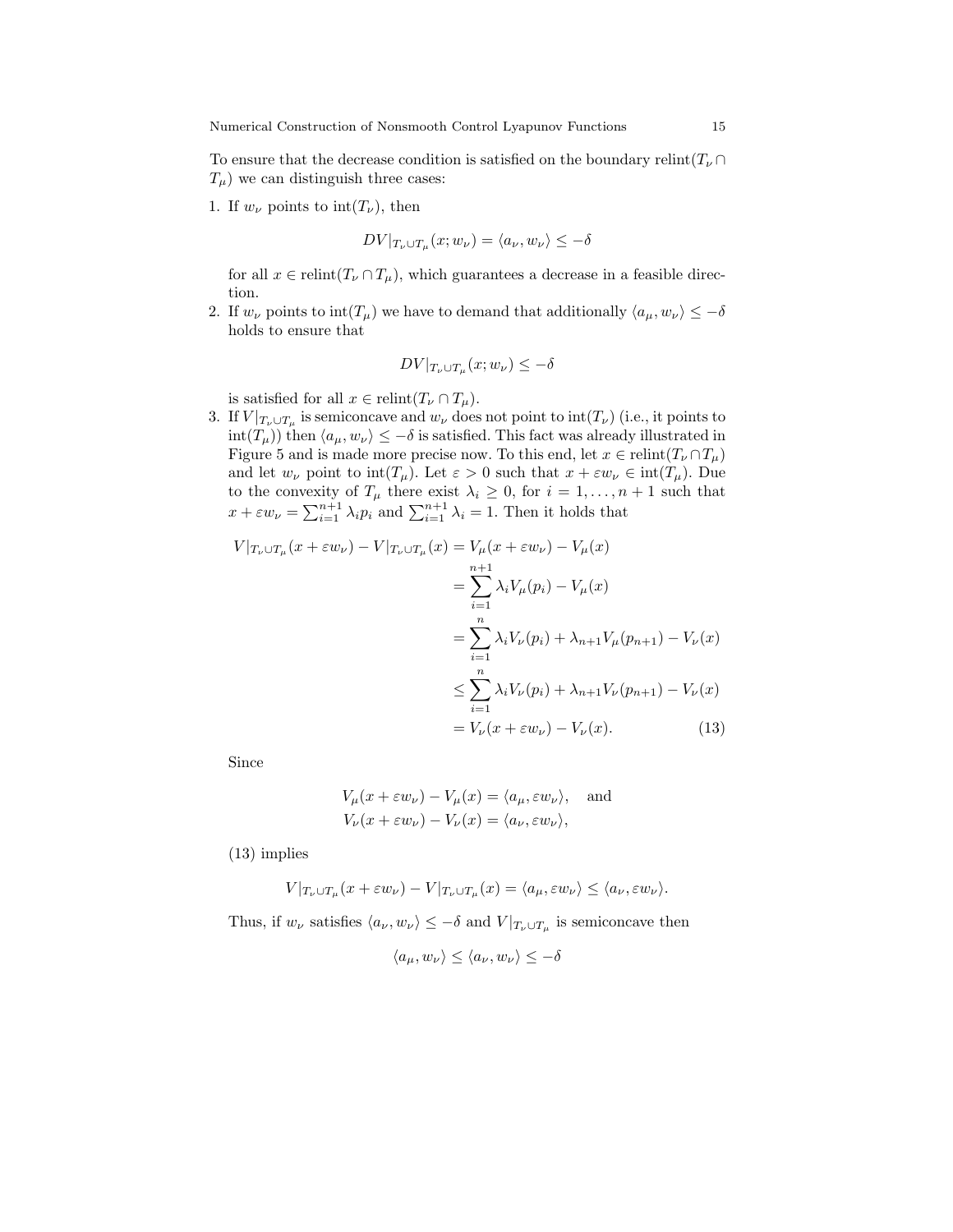is satisfied as well.

Combining the three cases together with the result obtained in Section 4.1 leads to the following condition ensuring that for a fixed simplex  $T_{\nu} = \text{conv}(\{p_{\nu_0}, \ldots, p_{\nu_{n+1}}\})$  the decrease condition (4) is satisfied for all  $x \in \text{int}(T_{\nu})$  and for all x in the relative interior of the facets of  $T_{\nu}$ . For every center  $q_{\nu_j}$  of a facet  $T_{\nu} \cap T_{\nu_j}$ ,  $j = 0, \ldots, n$ , there needs to be an input  $u_{\nu_j} \in \mathbb{U}$ such that  $w_{\nu_j} = f(q_{\nu_j}, u_{\nu_j})$  satisfies

$$
\langle a_{\nu}, w_{\nu_j} \rangle + C L h_{\nu} \le -\delta \tag{14a}
$$

and

$$
\left\{ \langle a_{\nu_j}, w_{\nu_j} \rangle + C L h_{\nu_j} \le -\delta \quad \vee \quad \langle a_{\nu} - a_{\nu_j}, p_{\nu_j} \rangle + (b_{\nu} - b_{\nu_j}) \le 0 \right\} \quad (14b)
$$

simultaneously.

Remark 3. The additional semiconcavity condition in (14b) ensures the following: If the control Lyapunov functions is locally semiconcave on  $T_{\nu} \cup T_{\mu}$ , then we allow for different decrease directions in the two adjacent simplices  $T_{\nu}$  and  $T_{\mu}$ , but if the control Lyapunov function is not locally semiconcave, then we require the existence of a common decrease direction on  $T_{\nu} \cup T_{\mu}$ .

### 4.3 Local minimum condition

Condition  $(14)$  does not preclude the function V having a local minimum at some vertex  $p_k$ ,  $k = 1, ..., I$ . In Figure 6 such a situation is visualized. Even if condition (14) is satisfied locally on every facet, there is no feasible decrease direction at the vertex  $p_k$  in this case.



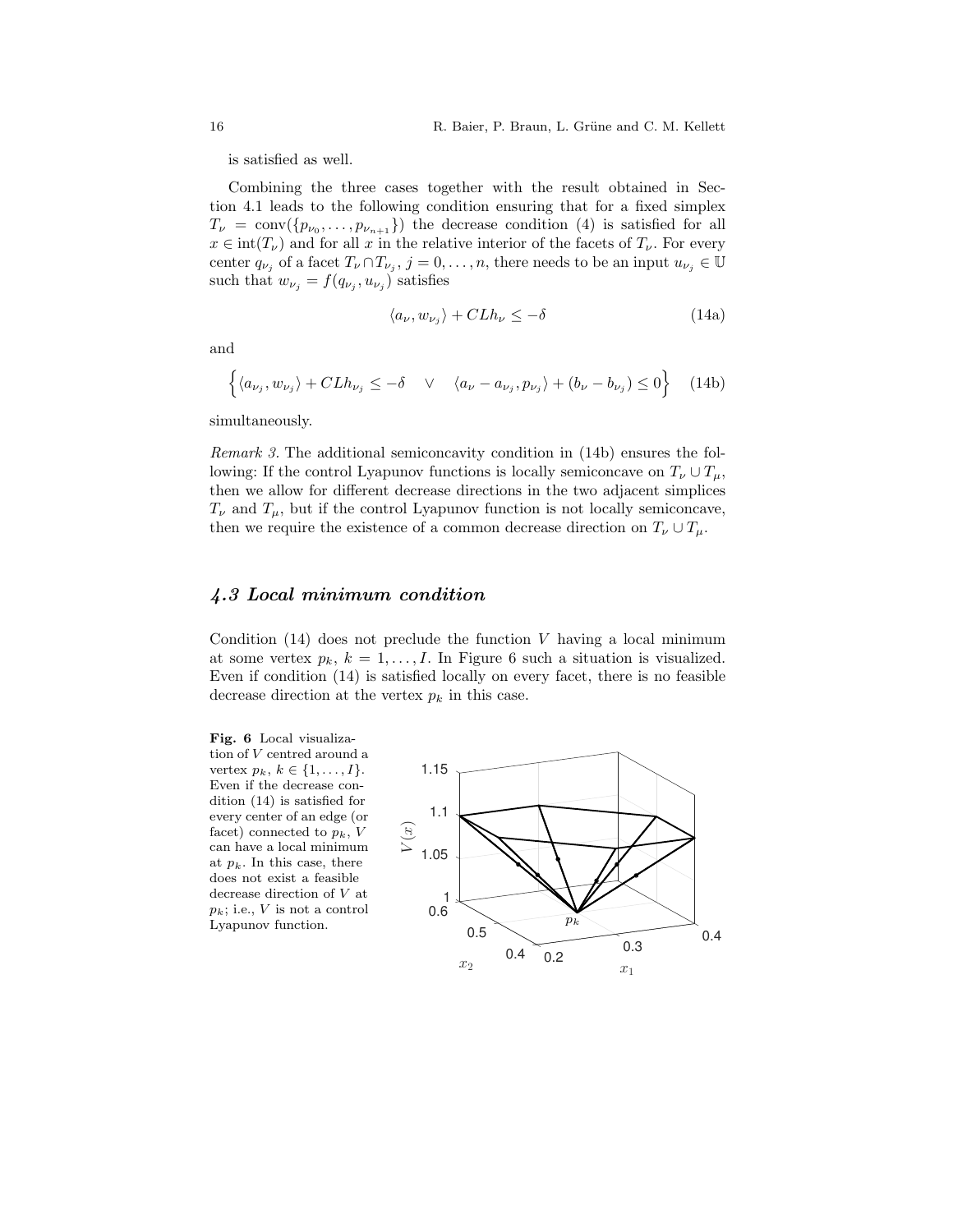Numerical Construction of Nonsmooth Control Lyapunov Functions 17

To ensure that the function  $V$  does not have local minima in the set of vertices  $\{p_1, \ldots, p_I\}$  and does have a unique global minimum in the origin  $p_{I+1}$ , we enforce the constraints in the following lemma in addition to the constraints (14).

**Lemma 2.** Let  $V : \mathbb{X} \to \mathbb{R}, \mathbb{X} \subset \mathbb{R}^n$ , be a continuous piecewise affine function, defined on a triangulation of the state space satisfying Assumption 1. Additionally, let  $\delta > 0$  be fixed. If

$$
\forall p_k, k \in \{1, \ldots, I\} \,\exists p_{k_j}, j \in \{1, \ldots, I_{p_k}\} \,\text{ s.t. } V(p_k) - V(p_{k_j}) \ge \delta \qquad (15)
$$

and

$$
V(0) = V(p_{I+1}) = 0,\t\t(16)
$$

then  $p_{I+1} = 0$  is the unique global minimum of V and V does not have local minima.

Remember that  $I_{p_k} \in \mathbb{N}$  denotes the number of vertices connected to  $p_k$ through an edge, introduced in Section 3.1. Condition (15) includes vertices which are connected through an edge to the origin, but it does not include the origin.

Proof. The statement about the local minima follows directly from (15). To illustrate that the statement about the global minimum is true, assume as a contrary, that there exists a  $p_k, k \in \{1, ..., I\}$  such that  $V(p_k) < 0$  $V(0)$ . Moreover, since the number of vertices is finite we can take the global minimum and assume without loss of generality that  $V(p_k) \le V(p_\ell)$  holds for all  $\ell \in \{1, \ldots, I\}$ , which is an immediate contradiction to (15). Thus, enforced through condition (15) and (16), V has its global minimum in  $p_{I+1} = 0$  and V is positive definite.

 $\Box$ 

Condition (15) not only prevents the existence of local minima, in combination with condition (14) it ensures that for all  $x \in \mathbb{X} \backslash B_{\varepsilon}(0)$  there exists a feasible decreasing direction. Here  $B_{\varepsilon}(0), \varepsilon > 0$ , denotes the neighborhood around the origin which is excluded from the control Lyapunov function computation. A vertex  $p_k, k \in \{1, ..., I\}$  and its neighbors  $p_{k_j}, j \in \{1, ..., I_{p_k}\}\$ satisfying condition (15) for a given  $\delta > 0$  are visualized in Figure 7. If in addition condition (14) is satisfied on every facet, the decrease condition and the vertices with  $V(p_{k_j}) < V(p_k)$  for  $j \in \{1, ..., I_{p_k}\}$  ensure that it is impossible to get stuck in a vertex and there always exists a decreasing direction.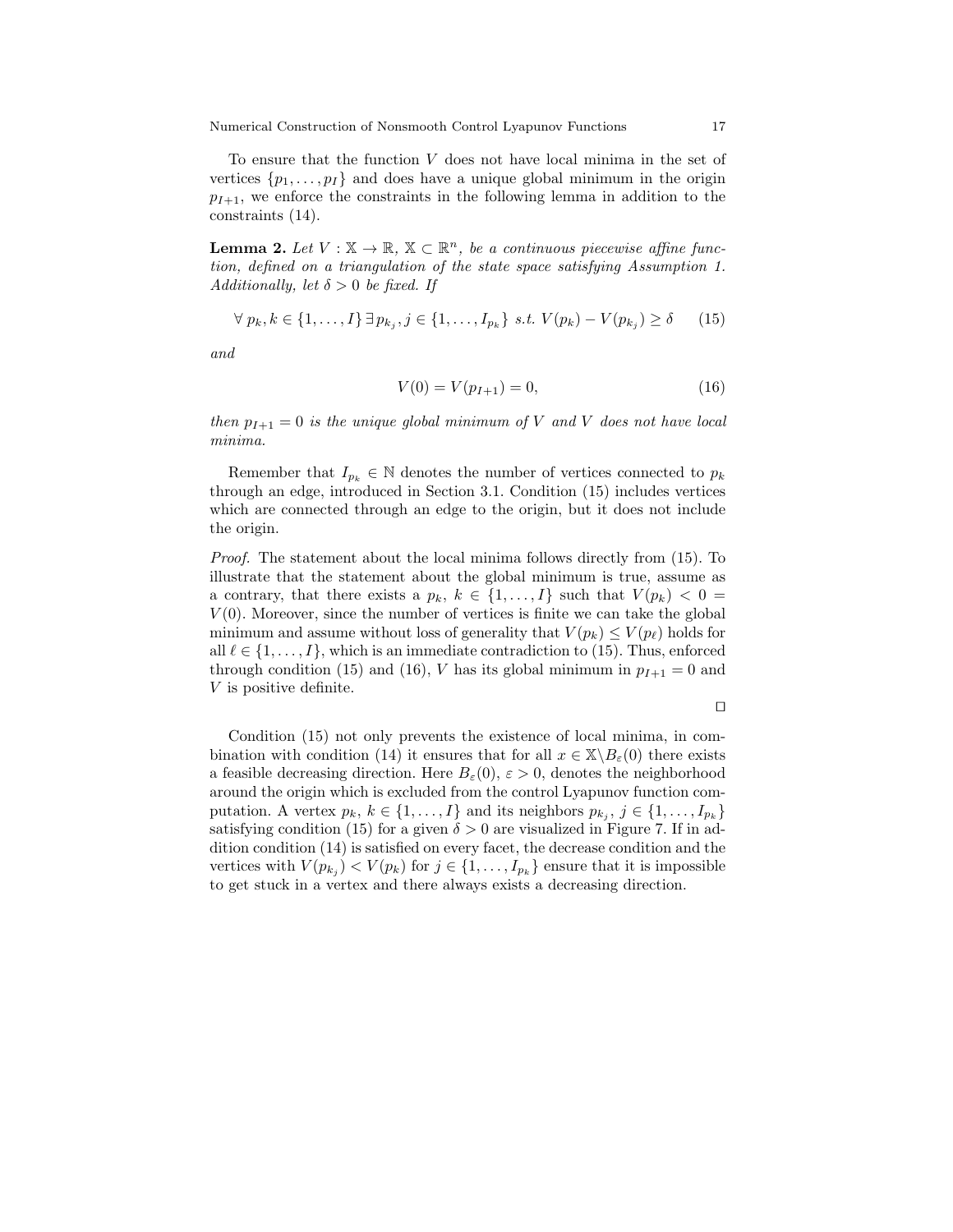Fig. 7 Local visualization of V centered around a vertex  $p_k, k \in \{1, ..., I\}.$ If there exists a  $p_{k_j}$ ,  $j \in \{1, \ldots, I_{p_k}\}$ , such that  $V(p_k) < V(p_{k_j})$  and the decrease condition (14) is satisfied for every edge (or facet), there exists a feasible decrease direction for  $p_k$ . Here, the green cone visualizes the decrease directions of  $V$  in  $p_k$ .



# 4.4 A finite dimensional optimization problem

Combining the results of this section, we can state the following nonlinear optimization problem from which a control Lyapunov function can be recovered if the optimal objective value is zero.

$$
\min_{\substack{a_{\nu} \in \mathbb{R}^n \\ b_{\nu} \in \mathbb{R}}} \min_{\nu=1,\dots,N+K} e_1 + e_2
$$
\n(17a)

subject to

$$
\begin{cases}\n\langle a_{\nu}, w_{\nu_{j}} \rangle + C L h_{\nu} \le -\delta_{1} + e_{1} \\
[\langle a_{\nu_{j}}, w_{\nu_{j}} \rangle + C L h_{\nu_{j}} + \delta_{1} - e_{1}] \cdot d_{\nu_{j}}^{1} \le 0 \\
[\langle a_{\nu} - a_{\nu_{j}}, p_{\nu_{j}} \rangle + (b_{\nu} - b_{\nu_{j}})] \cdot d_{\nu_{j}}^{2} \le 0 \\
\langle a_{\nu} ||_{2} \le C \\
d_{\nu_{j}}^{1} + d_{\nu_{j}}^{2} \ge 1 \\
w_{\nu_{j}} \in F(q_{\nu_{j}}), d_{\nu_{j}}^{1}, d_{\nu_{j}}^{2} \in \{0, 1\} \\
\begin{cases}\n-V(p_{k}) + \sum_{j=1}^{I_{p_{k}}} r_{k_{j}} V(p_{k_{j}}) \le -\delta_{2} + e_{2} \\
r_{k_{j}} \in \{0, 1\}, \sum_{j=1}^{I_{p_{k}}} r_{k_{j}} \ge 1\n\end{cases}\n\quad\n\begin{cases}\n\forall k = 1, ..., N \\
\forall j = 1, ..., I \\
\forall j = 1, ..., I_{p_{k}}\n\end{cases}\n\quad (17c)
$$
\n
$$
\begin{cases}\n\forall \nu = 1, ..., I \\
r_{k_{j}} \in \{0, 1\}, \sum_{j=1}^{I_{p_{k}}} r_{k_{j}} \ge 1\n\end{cases}\n\quad\n\begin{cases}\n\forall k = 1, ..., I \\
\forall j = 1, ..., I_{p_{k}} \\
\forall j = 1, ..., N_{p_{k}}\n\end{cases}\n\quad (17d)
$$
\n
$$
\begin{cases}\n\forall \nu = 1, ..., N + K \\
\forall j = 0, ..., n; j \ne \ell \\
\forall j = 0, ..., N_{j} \ne \ell\n\end{cases}\n\quad\n\begin{cases}\n\forall \nu = 1, ..., N + K \\
\forall j = 0, ..., N_{j} \ne \ell \\
\forall j = 0, ..., n_{j} \ne \ell\n\end{cases}\n\quad (17e)
$$
\n
$$
\begin{cases}\nV(p_{I+1}) = V(0) = 0 \\
e_{1} \ge 0, e_{2} \ge 0\n\end{cases}\n\quad (17f)
$$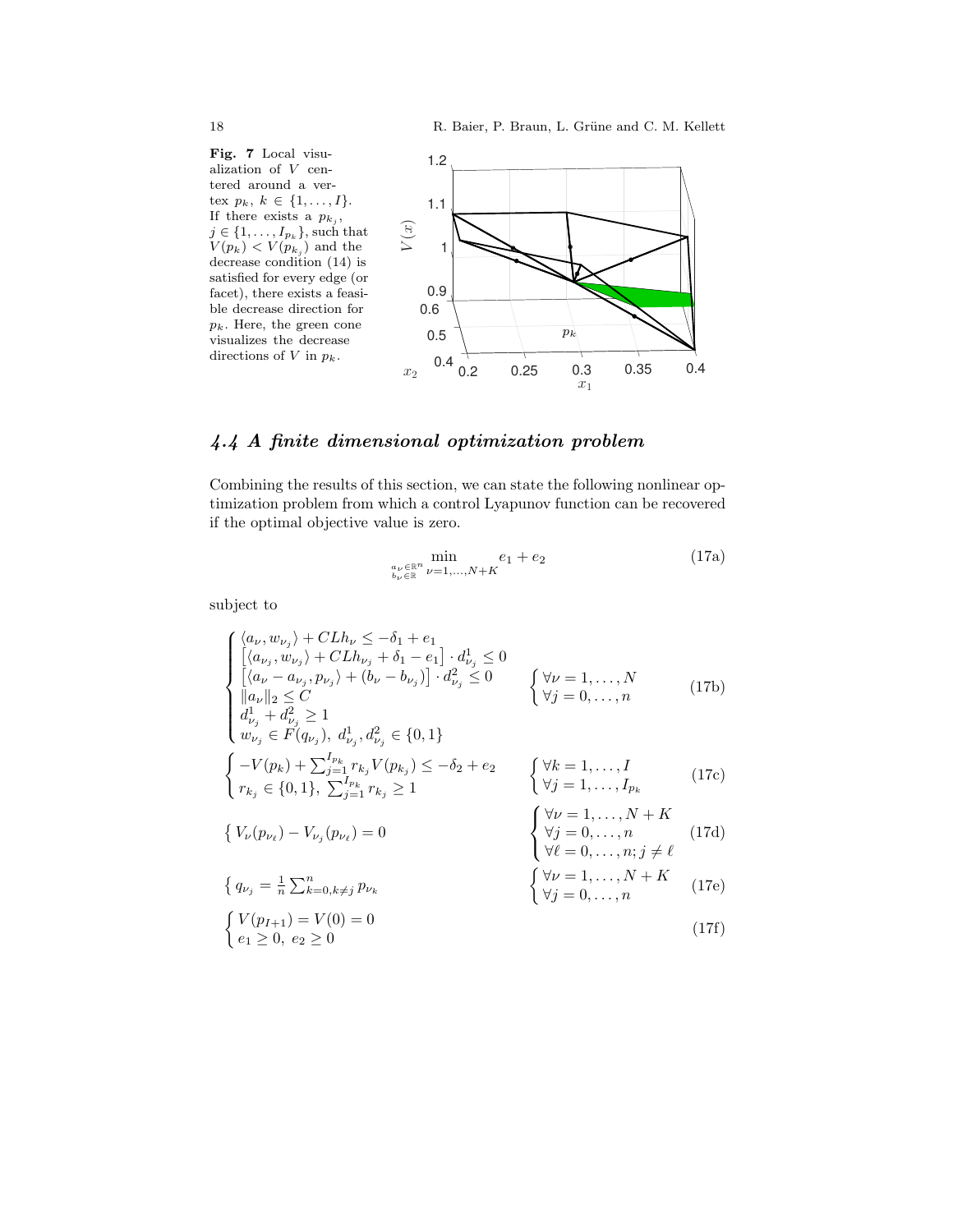The objective function (17a) is optional. Here, we minimize the slack variables  $e_1 \geq 0$  and  $e_2 \geq 0$  (see constraints (17f)) to ensure that the optimization problem is feasible. By choosing  $e_1$  and  $e_2$  large, a feasible solution of the optimization problem can be easily constructed. If  $e_1 = e_2 = 0$  in the optimal solution, then the corresponding coefficients  $a_{\nu}, b_{\nu}, \nu = 1, \ldots, N + K$ , define a continuous piecewise affine control Lyapunov function on X excluding a neighborhood around the origin.

The constraints (17b) describe the decrease condition discussed in Section 4.1 and the semiconcavity condition in Section 4.2. The a priori chosen parameter  $\delta_1 > 0$  defines the minimal decrease. As already pointed out, the variable  $e_1$  ensures that the constraints are feasible. Observe that the simplices containing the origin  $T_{\nu}$ ,  $\nu = N + 1, \ldots, N + K$  are not included in the formulation of the constraints since a decrease cannot be guaranteed for these simplices. The constraints are nonlinear since the coefficients a, the directions  $w$  as well as the binary variables  $d$  are unknown. Moreover,  $C$  is not known in advance and depends on the coefficients a (see Theorem 2).

The constraints (17c) implement the local minimum condition of Section 4.3. The condition ensures that the origin  $p_{I+1} = 0$  (which is excluded in the constraints) is the only minimum of the function V. Similar to  $\delta_1$ , the parameter  $\delta_2 > 0$  chosen in advance defines the minimal decrease of the function  $V$  in at least one direction. The variable  $e_2$  ensures feasibility of the constraints.

The constraints  $(17d)$  ensure that the coefficients of V are chosen such that  $V$  is continuous. The constraints (17e) define the center points of the facets which are the reference points for the computation of a decrease condition in (17b). The constraints (17e) do not contain any unknowns, can be computed offline, and are only included for completeness here.

Finally the constraint (17f) sets  $V(0) = 0$ . Observe that this constraint in combination with (17d) ensures that  $V(x) > 0$  for all  $x \in \mathbb{X}\setminus\{0\}$ . Additionally  $e_1$  and  $e_2$  are defined as positive optimization variables here. Alternatively the condition  $e_1 \geq 0$  could be dropped to maximize the minimal decrease with the variable  $e_1$ .

In the next section we approximate the optimization problem (17) by a mixed integer linear program which can be implemented and solved by standard optimization software like Gurobi [12].

# 5 Reformulation as mixed integer linear programming problem

To be able to compute a control Lyapunov function with Gurobi, the finite dimensional optimization problem (17) needs to be rewritten in form of a mixed integer linear program. Before we state the corresponding optimization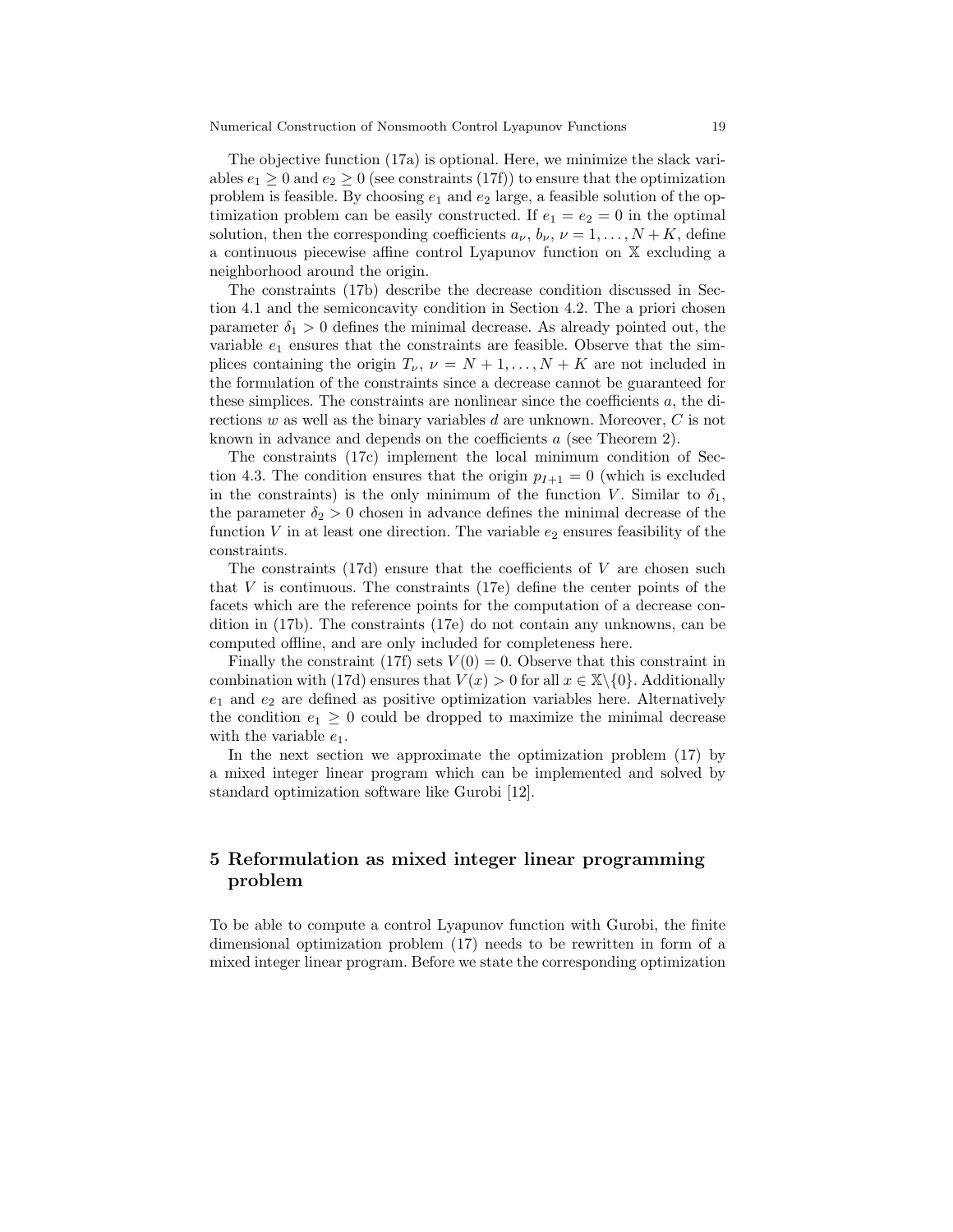problem we derive approximations for the parameters involved in the decrease condition (8) of Theorem 2.

# 5.1 Approximation of system parameters and reformulation of nonlinear constraints

The decrease condition (8) contains the constants  $L, h_{\nu}$  as well as the constant  $C$  depending on the norm of the gradient of  $V$ .

The constant  $h_{\nu}$  can be approximated by computing the maximal distance to the center of the simplex  $T_{\nu} = \text{conv}(\{p_{\nu_0}, \ldots, p_{\nu_n}\})$ ; i.e., by computing

$$
c_{\nu} = \frac{1}{n+1} \sum_{k=0}^{n} p_{\nu_k}
$$

and defining

$$
\tilde{h}_{\nu} = \max_{i=0,...,n} ||c_{\nu} - p_{\nu_i}||_2.
$$

Then  $B_{\tilde{h}_{\nu}}(q_{\nu_j})$  contains the facet under consideration and  $h_{\nu}$  can be replaced by  $\tilde{h}_{\nu}$  in inequality (8) where  $\tilde{h}_{\nu}$  is computed offline for all  $\nu = 1, \ldots, N + K$ .

If f is continuously differentiable, the Lipschitz constant on a simplex  $T_{\nu}$ can be computed by

$$
L_{\nu} = \max_{\substack{u \in \mathbb{U} \\ x \in T_{\nu}}} \|Df(x, u)\|_2.
$$

To simplify the computation we approximate the Lipschitz constant by computing the maximum over a rectangle  $[\underline{r}, \overline{r}] \subset \mathbb{R}^n$  such that  $T_{\nu} \subset [\underline{r}, \overline{r}]$ holds; i.e., we compute the approximated Lipschitz constants

$$
\tilde{L}_{\nu} = \max_{\substack{u \in \mathbb{U} \\ x \in [x, \overline{r}]} } \|Df(x, u)\|_2 \ge L_{\nu}
$$

for all  $\nu = 1, \ldots, N + K$  offline.

With these considerations, the additional condition on  $||a_{\nu}||_2 \leq C$ , and a given constant  $\delta > 0$ , the decrease condition (8) reads

$$
\langle a_{\nu}, w_{\nu} \rangle + \tilde{h}_{\nu} \tilde{L}_{\nu} \| a_{\nu} \|_{2} \leq -\delta \tag{18}
$$

in the unknowns  $a_{\nu} \in \mathbb{R}^n$  and  $w_{\nu} \in F(q_{\nu}).$ 

Since norms by definition satisfy the triangle inequality, constraints of the form  $||a_{\nu}||_2 \leq C$  are convex and thus can be handled by Gurobi. However, to simplify the optimization problem we approximate the convex constraints by linear (convex) constraints. Thus, we assume that the entries of  $a_{\nu}$  are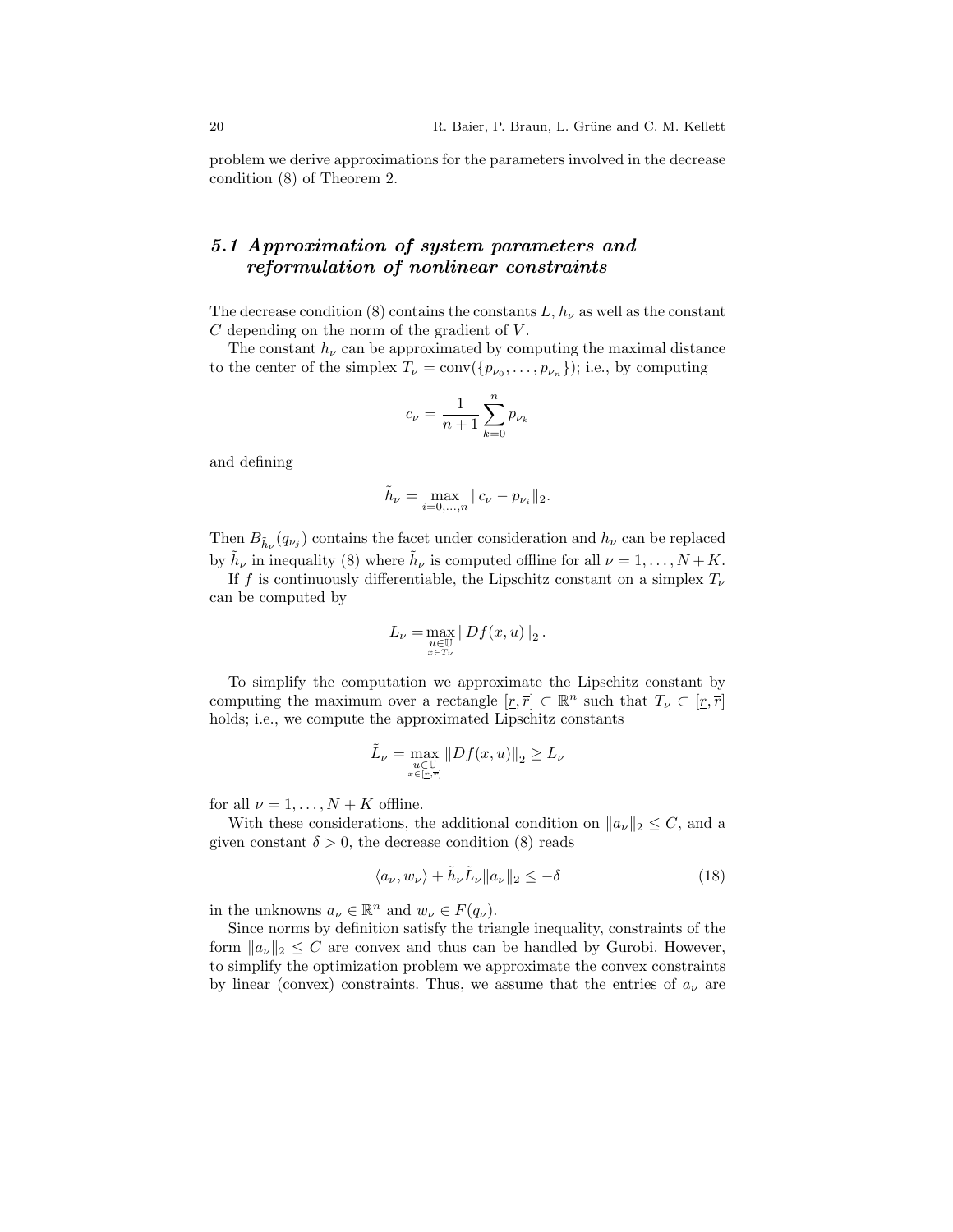bounded; i.e.,  $||a_{\nu}||_{\infty} \le a_{\text{max}}$  for a  $a_{\text{max}} > 0$  given. Then it holds that  $||a_{\nu}||_2 \le$  $\sqrt{n}||a_{\nu}||_{\infty} \leq \sqrt{n}a_{\max}$  and  $||a_{\nu}||_2$  in inequality (18) can be replaced by  $\tilde{C} =$  $\sqrt{n}a_{\text{max}}.$ 

To circumvent the nonlinearity in the term  $\langle a_{\nu}, w_{\nu} \rangle$  we restrict the number of directions  $w_{\nu}$  to a finite number  $\tilde{w}_{\nu_j}^1, \ldots, \tilde{w}_{\nu_j}^M \in F(q_{\nu_j}), M \in \mathbb{N}$  and replace (18) by  $M + 1$  linear mixed integer constraints

$$
\langle a_{\nu}, \tilde{w}_{\nu_j}^1 \rangle + \tilde{C} \tilde{L}_{\nu} \tilde{h}_{\nu} \le -\delta + (1 - d^1) \Gamma
$$
  
\n
$$
\vdots
$$
  
\n
$$
\langle a_{\nu}, \tilde{w}_{\nu_j}^M \rangle + \tilde{C} \tilde{L}_{\nu} \tilde{h}_{\nu} \le -\delta + (1 - d^M) \Gamma
$$
  
\n
$$
\sum_{\ell=1}^M d^{\ell} \ge 1, \qquad d^1, \dots, d^M \in \{0, 1\}.
$$

Here,  $\Gamma$  denotes a large constant which ensures the inequalities are trivially satisfied for  $d^{\ell} = 0, \ell = 1, ..., M$ . Inequality (18) is satisfied if at least one of the binary variables  $d^{\ell}, \ell \in \{1, \ldots, M\}$  is equal to one.

### 5.2 The mixed integer linear programming formulation

A mixed integer approximation of the optimization problem (17), using the ideas of Section 5.1, is given by:

$$
\min_{\substack{a_{\nu} \in \mathbb{R}^n \\ b_{\nu} \in \mathbb{R}}} \min_{\nu=1,\dots,N+K} e_1 + e_2
$$
\n(19a)

subject to

$$
\begin{cases}\n\langle a_{\nu}, \tilde{w}_{\nu_{j}}^{\ell} \rangle + \tilde{C} \tilde{L}_{\nu} \tilde{h}_{\nu} \leq -\delta_{1} + e_{1} + (1 - d_{\nu_{j}}^{\ell}) \Gamma \\
\langle a_{\nu_{j}}, \tilde{w}_{\nu_{j}}^{\ell} \rangle + \tilde{C} \tilde{L}_{\nu} \tilde{h}_{\nu} \leq -\delta_{1} + e_{1} + (1 - d_{\nu_{j}}^{\ell} + s_{\nu_{j}}) \Gamma \\
\Vert a_{\nu} \Vert_{\infty} \leq a_{\max} \\
\langle a_{\nu} - a_{\nu_{j}}, p_{\nu_{j}} \rangle + (b_{\nu} - b_{\nu_{j}}) \leq (1 - s_{\nu_{j}}) \Gamma \\
\sum_{\ell=1}^{M} d_{\nu_{j}}^{\ell} \geq 1 \\
d_{\nu_{j}}^{\ell}, s_{\nu_{j}} \in \{0, 1\} \\
\int V(p_{k}) - V(p_{k_{j}}) \leq -\delta_{2} \Vert p_{k} - p_{k_{j}} \Vert_{2} + e_{2} + (1 - r_{k_{j}}) \Gamma \begin{cases} \forall k = 1, ..., N \\
\forall k = 1, ..., M \\
\forall j = 1, ..., I_{p_{k}}\n\end{cases}
$$
\n(19b)\n
$$
\begin{cases}\nV(p_{k}) - V(p_{k_{j}}) \leq -\delta_{2} \Vert p_{k} - p_{k_{j}} \Vert_{2} + e_{2} + (1 - r_{k_{j}}) \Gamma \begin{cases} \forall k = 1, ..., I \\
\forall j = 1, ..., I_{p_{k}} \\
\forall j = 1, ..., I_{p_{k}}\n\end{cases}
$$
\n(19c)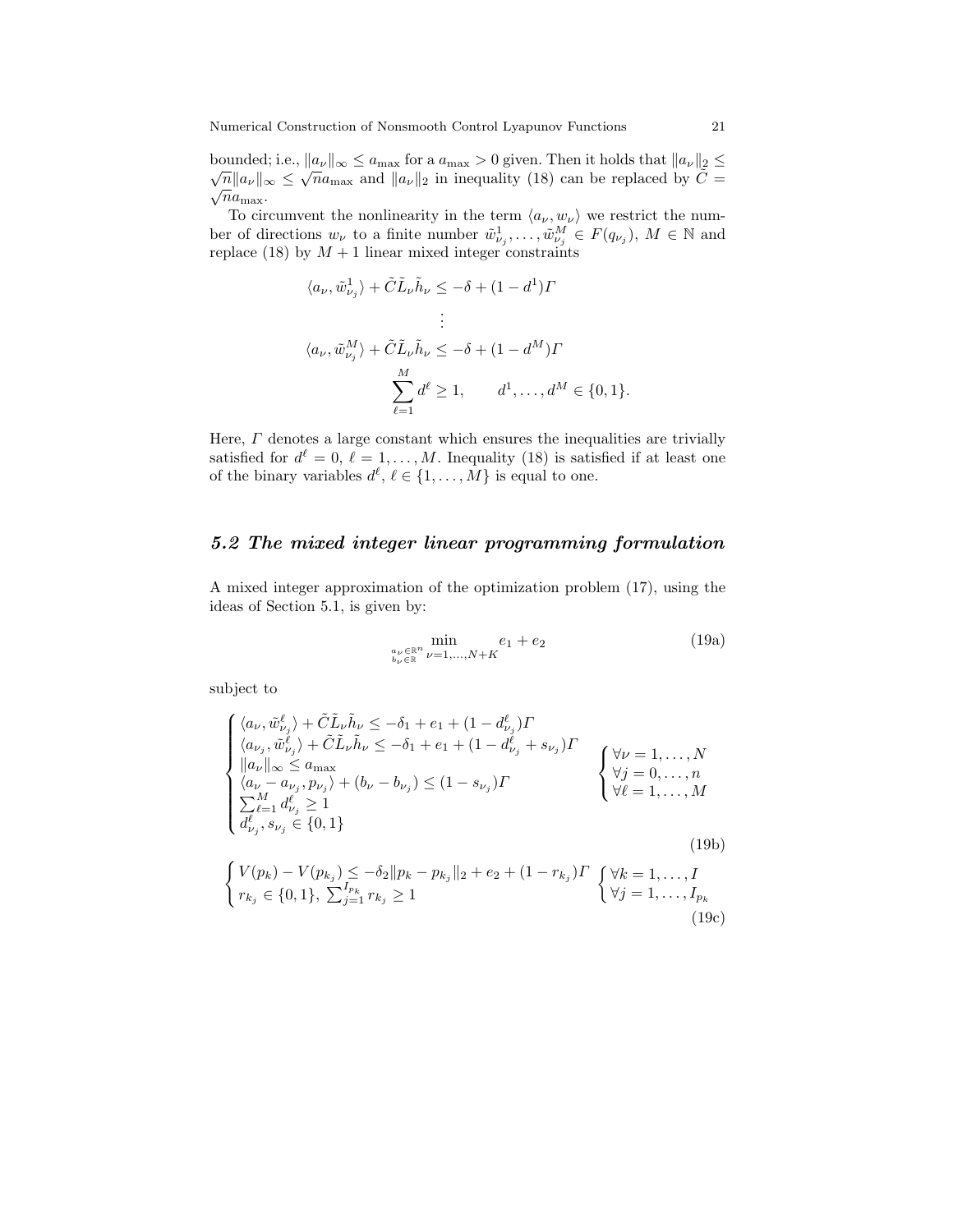22 R. Baier, P. Braun, L. Grüne and C. M. Kellett

$$
\begin{aligned}\n\left\{ V_{\nu}(p_{\nu_{\ell}}) - V_{\nu_{j}}(p_{\nu_{\ell}}) = 0 \right. \\
\left\{ q_{\nu_{j}} = \frac{1}{n} \sum_{k=0, k \neq j}^{n} p_{\nu_{k}} \right\} \\
\left\{ q_{\nu_{j}} = \frac{1}{n} \sum_{k=0, k \neq j}^{n} p_{\nu_{k}} \right. \\
\left\{ V(p_{I+1}) = V(0) = 0 \right. \\
\left\{ e_{1} \geq 0, e_{2} \geq 0 \right. \\
\end{aligned}
$$

In the bound for  $a_{\nu}$  the maximum norm is used which enables a linear reformulation in contrary to the used Euclidean norm in (17b). The constraints (19b) implement the ideas derived in Section 5.1. The semiconcavity condition is handled in a similar way to (18) by introducing the additional binary variables  $s_{\nu_j} \in \{0,1\}$  for  $\nu = 1,\ldots,N$  and  $j = 0,\ldots,n$ . The same holds for the constraints (19c) using the binary variables  $r_{k_i} \in \{0, 1\}$  for all  $k = 1, \ldots, I$  and  $j = 1, \ldots, I_{p_k}$ . By using  $\delta_2 || p_k - p_{k_j} ||_2$  instead of  $\delta_2$ , different conditions in the case of nonuniform discretizations can be considered directly. The remaining constraints stay unchanged.

### 6 Numerical examples

To illustrate the results we visualize the solution of the optimization problem (19) for two dynamical systems. For the simulations, the constant  $\Gamma$  is defined as  $\Gamma = 1000$ . The bound on the slope of the control Lyapunov function is defined as  $a_{\text{max}} = 4$  in the mixed integer linear program. Additionally, the lower and upper bound  $|b_{\nu}| \leq 10$ , are used for all  $\nu = \{1, \ldots, N + K\}$ but it does not have an impact on the optimal solution of the optimization problem. The mixed integer linear programs are solved in Gurobi [12]. For prototyping, additionally the software package CVX was used [11].

### 6.1 Artstein's circles

The dynamical system known as Artstein's circles is described by the dynamics

$$
\dot{x}(t) = f(x(t), u(t)) = \begin{pmatrix} (-x_1(t)^2 + x_2(t)^2)u(t) \\ -2x_1(t)x_2(t)u(t) \end{pmatrix}
$$
 (20)

and  $u \in \mathbb{U} = [-1, 1]$ . Additionally we restrict our attention to the domain  $X = [-1, 1]^2$ . The example is named after the mathematician Zvi Artstein. The term circles in the name stems from the shape of solution trajectories which are visualized in Figure 8. All trajectories  $\phi(\cdot, x)$  lie on circles where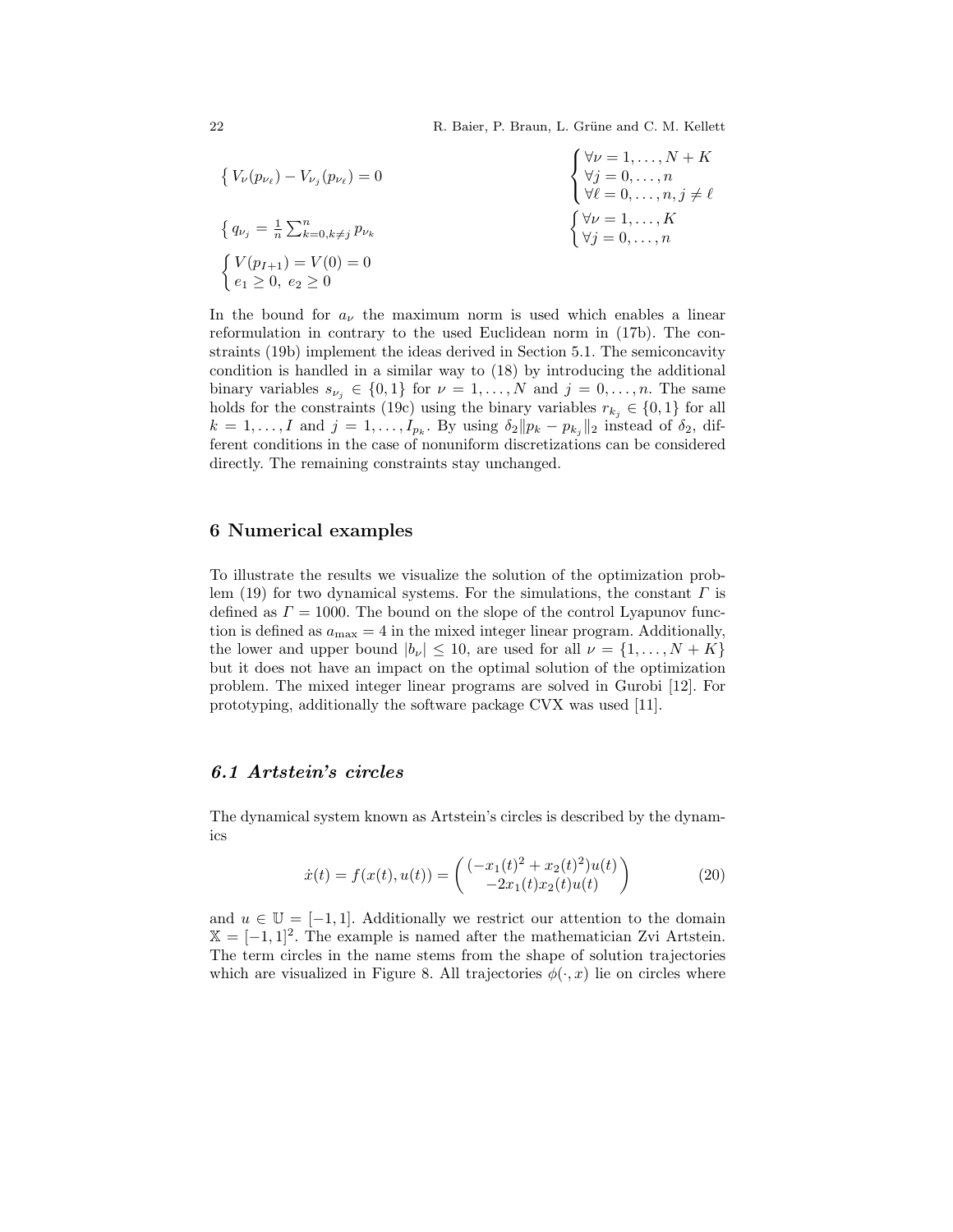



the radius of the circles is determined by the initial state  $x$ . The sign of the input determines the orientation of the solutions. By choosing the input  $u = 1$  for  $x \in \mathbb{R}_{\geq 0} \times \mathbb{R}$  and  $x \in \mathbb{R}_{\leq 0} \times \mathbb{R}$  one can show that all solutions  $\phi(\cdot, x, u)$  satisfy  $\phi(t, x, u) \to 0$  for  $t \to \infty$  and thus the system is weakly  $\mathcal{KL}$ -stable according to Definition 1. However, there does not exist a continuous feedback asymptotically stabilizing the origin which additionally implies that Artstein's circles do not admit a smooth control Lyapunov function [2]. Nevertheless, a Lipschitz continuous control Lyapunov function according to Theorem 1 exists.

The results of the optimization problem (19) are visualized in the Figures 9 to 12. Figure 9 shows the triangulation of the state space  $\mathbb{X} = [-1,1]^2$ .



-1 -0.5 0 0.5 1  $\overline{x}_1$ 

The maximal distance between two neighboring vertices ranges from  $0.2 \cdot$  $\sqrt{2}$  far from the origin to a minimal distance of 0.0125 close to the origin.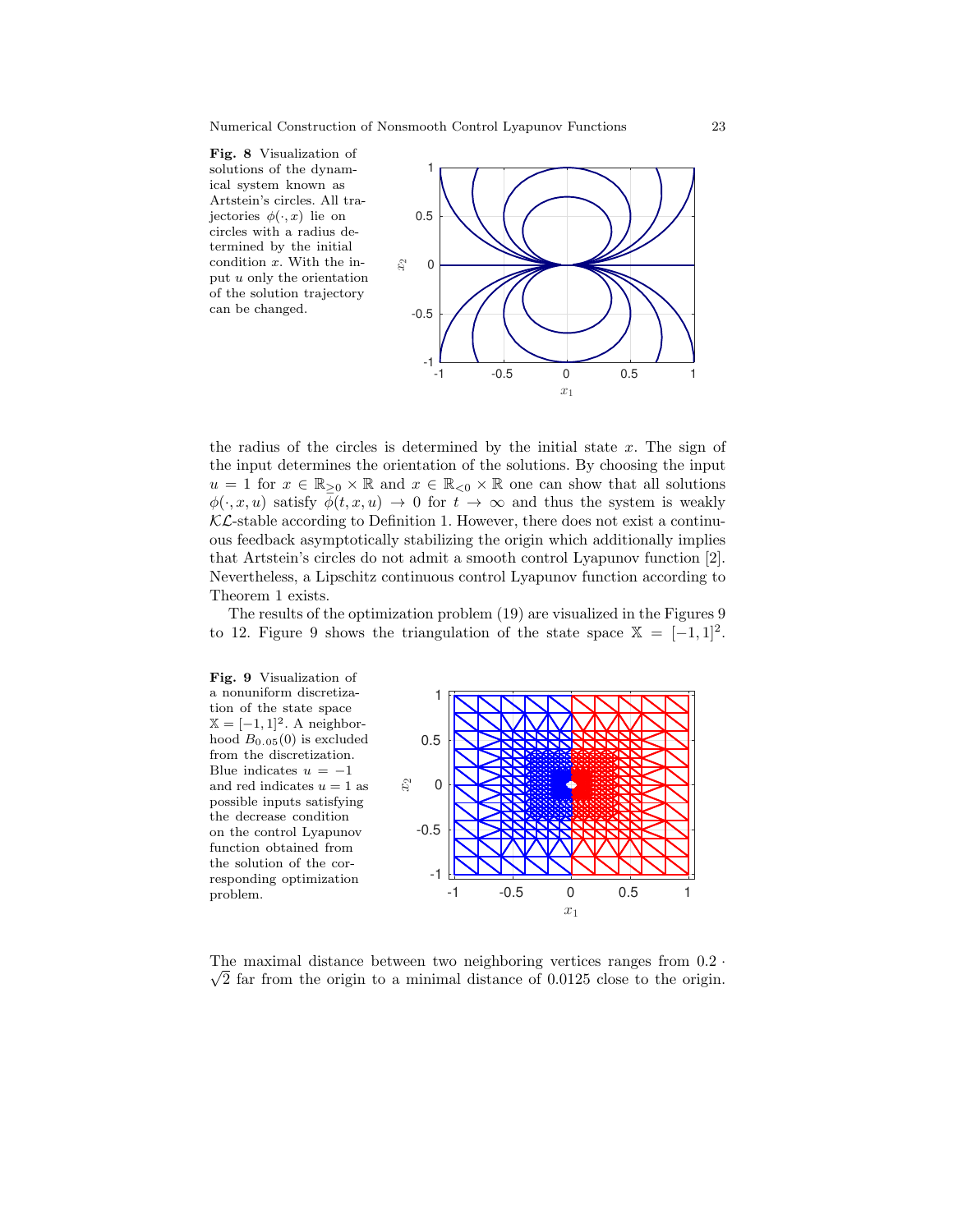The neighborhood  $B_{0.05}(0)$  is excluded from the visualization to indicate the domain where the decrease condition (4) does not need to hold. Including the neighborhood around the origin, the triangulation consists of  $N + K = 1448$ triangles and  $I + 1 = 745$  vertices.

Since the input  $u \in [-1, 1]$  is one-dimensional, two directions

$$
\tilde{w}_{\nu_j}^1 = f(q_{\nu_j}, -1) \n\tilde{w}_{\nu_j}^2 = f(q_{\nu_j}, 1)
$$

are sufficient for every facet  $j = 0, 1, 2$  of a fixed triangle  $T_{\nu}$ ,  $\nu \in \{1, ..., K\}$ , to cover all possible directions. The blue and red color in Figure 9 indicate which directions lead to a decreasing direction. Blue indicates that  $\tilde{w}_{\nu_j}^1$  (i.e.,  $u = -1$  and  $d_{\nu_j}^1 = 1$  holds for the binary variable) is a decreasing direction for the control Lyapunov function obtained from the solution of (19). Vice-versa, red indicates that  $\tilde{w}_{\nu_j}^2$  (i.e.,  $u = -1$  and  $d_{\nu_j}^2 = 1$ ) is a decreasing direction. On the  $x_2$ -axis the semiconcavity condition is satisfied (i.e., the corresponding variables  $s_{\nu_j}$  satisfy  $s_{\nu_j} = 1$ ). Thus, both directions  $\tilde{w}^1$  and  $\tilde{w}^2$  are feasible decreasing directions here. Note that we have not enforced in the setting of the optimization problem in Section 5.2 that the semiconcavity condition is satisfied on the  $x_2$ -axis. A different implementation of the optimization problem, a different solver or a different order of the constraints could lead to a different control Lyapunov function where the switching from  $u = -1$  to  $u = 1$  does not need to be on the  $x_2$ -axis.



In Figure 10 the decrease directions computed on the facets are visualized. Again, blue and red indicate that  $\tilde{w}^1$  and  $\tilde{w}^2$ , respectively, provide a decreasing direction for the control Lyapunov function returned by the mixed integer linear program.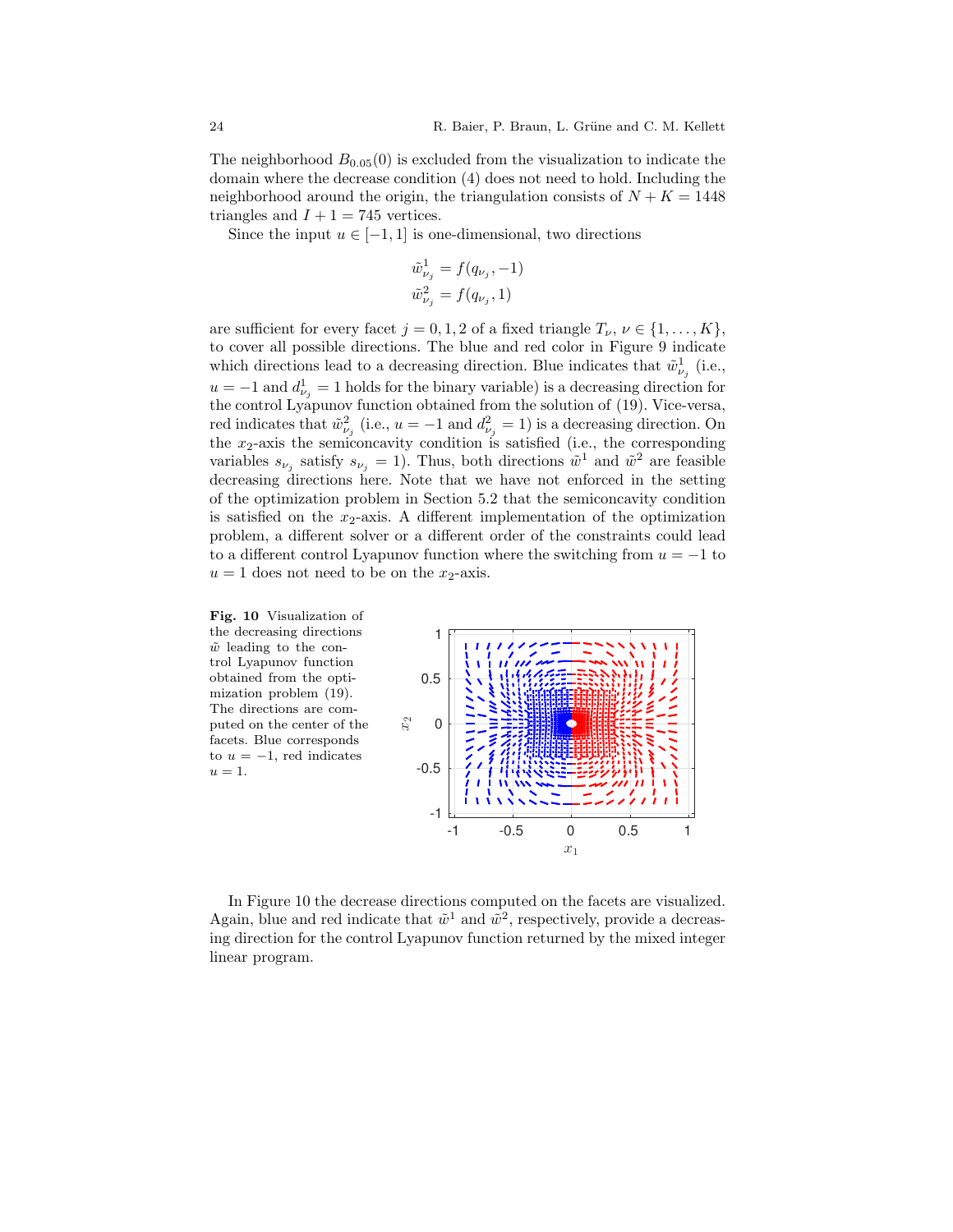







The control Lyapunov function  $V$  is visualized in Figures 11 and 12 from different angles. The control Lyapunov function clearly shows the shape of a semiconcave function along the  $x_2$ -axis.

The constants  $\delta_1$  and  $\delta_2$  are set to  $\delta_1 = \delta_2 = 0.1$  in the optimization problem used to compute the control Lyapunov function in Figure 11 and Figure 12. The optimal solution returns the variable  $e_1 = 0.0972$ and  $e_2 = 0$ . Thus, a decrease of  $\delta_1 = 0.1$  cannot be guaranteed for all  $x \in [-1, 1]^2 \backslash B_{0.05}(0)$ . However, a decrease of  $-\delta_1 + e_1 = -0.0028$  is guaranteed for all  $x \in [-1,1]^2 \backslash B_{0.05}(0)$ .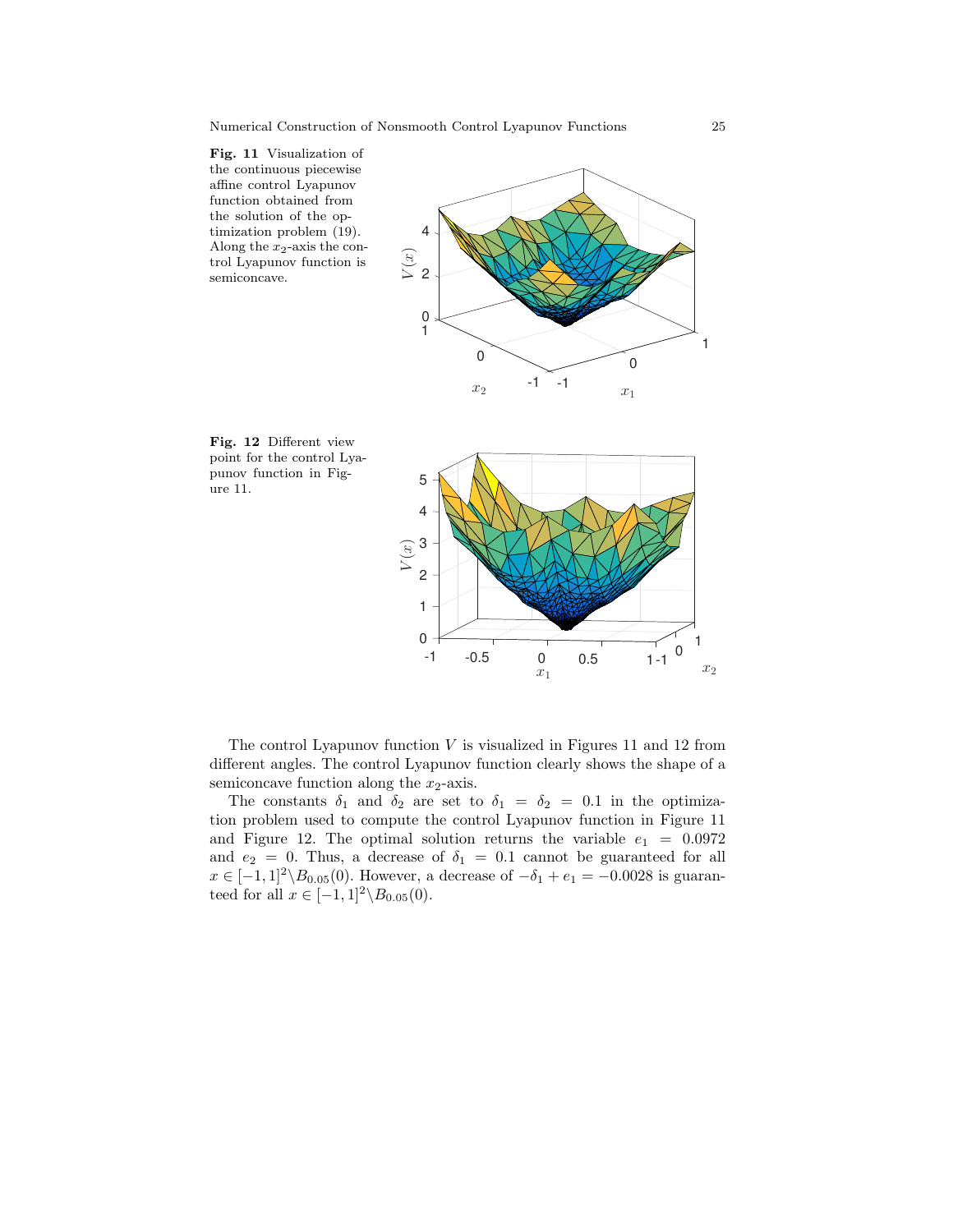### 6.2 A two-dimensional example with two inputs

As a second example we consider the simple dynamical system

$$
\dot{x} = \begin{pmatrix} x_2 u_1 \\ u_2 \end{pmatrix}
$$

with two inputs  $u \in \mathbb{R}^2$ ,  $|u_1| + |u_2| \leq 1$ . The dynamical system is discussed in [7, Section 6]. By using the input  $u_1 = -\text{sign}(x_2)\text{sign}(x_1)$  (and  $u_2 = 0$ ) for  $x_2 \neq 0$  the state  $x_1$  can be steered to  $x_1 = 0$  in finite time. If  $x_1 = 0$  holds the input  $u_2 = -\text{sign}(x_2)$  and  $u_1 = 0$  steers  $x_2$  to the origin in finite time while keeping  $x_1$  constant. If  $x_1 \neq 0$  and  $x_2 = 0$  initially, the input  $u_1 = 0$ ,  $u_2 \neq 0$ for a fixed amount of time, steers the solution to a state already covered in the discussion. Thus the origin is stabilizable for all  $x \in \mathbb{R}^2$ .

For the optimization problem we concentrate again on the domain  $X =$  $[-1,1]^2 \setminus B_{0.05}(0)$ . Since  $u \in \mathbb{U} \subset \mathbb{R}^2$  is two-dimensional, a finite number of inputs does not cover all possible directions and we have to pick a finite number of directions to be able to solve the mixed integer problem (19). In Figures 13 and 14 a control Lyapunov function and the corresponding decreasing directions  $\tilde{w}^i$ ,  $i = 1, \ldots, 4$ , using the inputs

$$
u \in \left\{ \begin{pmatrix} -1 \\ 0 \end{pmatrix}, \begin{pmatrix} 1 \\ 0 \end{pmatrix}, \begin{pmatrix} 0 \\ -1 \end{pmatrix}, \begin{pmatrix} 0 \\ 1 \end{pmatrix} \right\}
$$

are visualized. In Figures 15 and 16 the results using the decreasing directions  $\tilde{w}^i$ ,  $i = 1, \ldots, 8$ , with

$$
u \in \left\{ \begin{pmatrix} -1 \\ 0 \end{pmatrix}, \begin{pmatrix} 1 \\ 0 \end{pmatrix}, \begin{pmatrix} 0 \\ -1 \end{pmatrix}, \begin{pmatrix} 0 \\ 1 \end{pmatrix}, \begin{pmatrix} -0.5 \\ -0.5 \end{pmatrix}, \begin{pmatrix} 0.5 \\ 0.5 \end{pmatrix}, \begin{pmatrix} -0.5 \\ 0.5 \end{pmatrix}, \begin{pmatrix} 0.5 \\ -0.5 \end{pmatrix} \right\}
$$



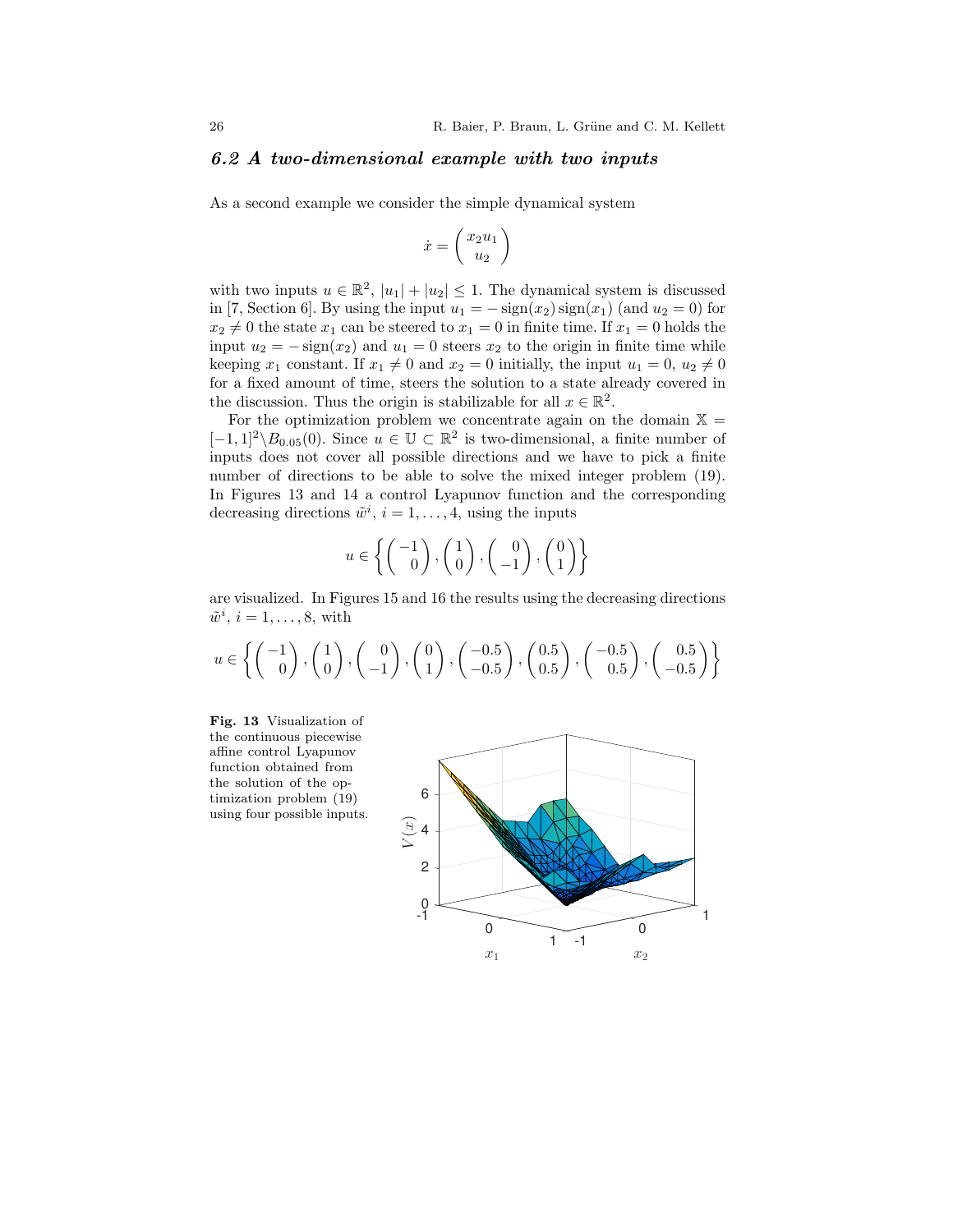

Fig. 14 Visualization of the decreasing directions  $\tilde{w}$  leading to the control Lyapunov function obtained from the optimization problem (19). The directions are computed on the center of the facets. Blue corresponds to  $u = [-1 \ 0]^T$ , red indicates  $u = [1 \ 0]^T$ , green indicates  $u = [0 - 1]^T$  and cyan indicates  $u = [0 \ 1]^T$ .

are shown. For the numerical computations, the same bounds on the coefficients  $a_{\nu}$ ,  $b_{\nu}$  and the same discretization of the state space as in Figure 9 for Artstein's circles are used. The parameters are again defined as  $\delta_1 = \delta_2 = 0.1$ . Here, the optimal solutions of the optimization problem with  $e_1 = e_2 = 0$ show that a control Lyapunov function has been found satisfying the decrease condition with a minimal decrease of  $-0.1$  for all  $x \in [-1,1]^2 \backslash B_{0.05}(0)$  in the case with four possible inputs as well as in the case with eight different inputs.

In Figure 14 and Figure 16 on facets where two directions are shown, the control Lyapunov function is locally semiconcave and both directions lead to a decrease. (This can also be observed on the  $x_2$ -axis in Figure 10 on the example of Artstein's circles.)

The control Lyapunov functions in Figure 13 and Figure 15 differ quite drastically. This example shows the degree of freedom in the design of control Lyapunov functions but also shows the difficulty in the numerical computation. Since the optimization problem contains a large number of binary variables which only have a local impact in the computation of the control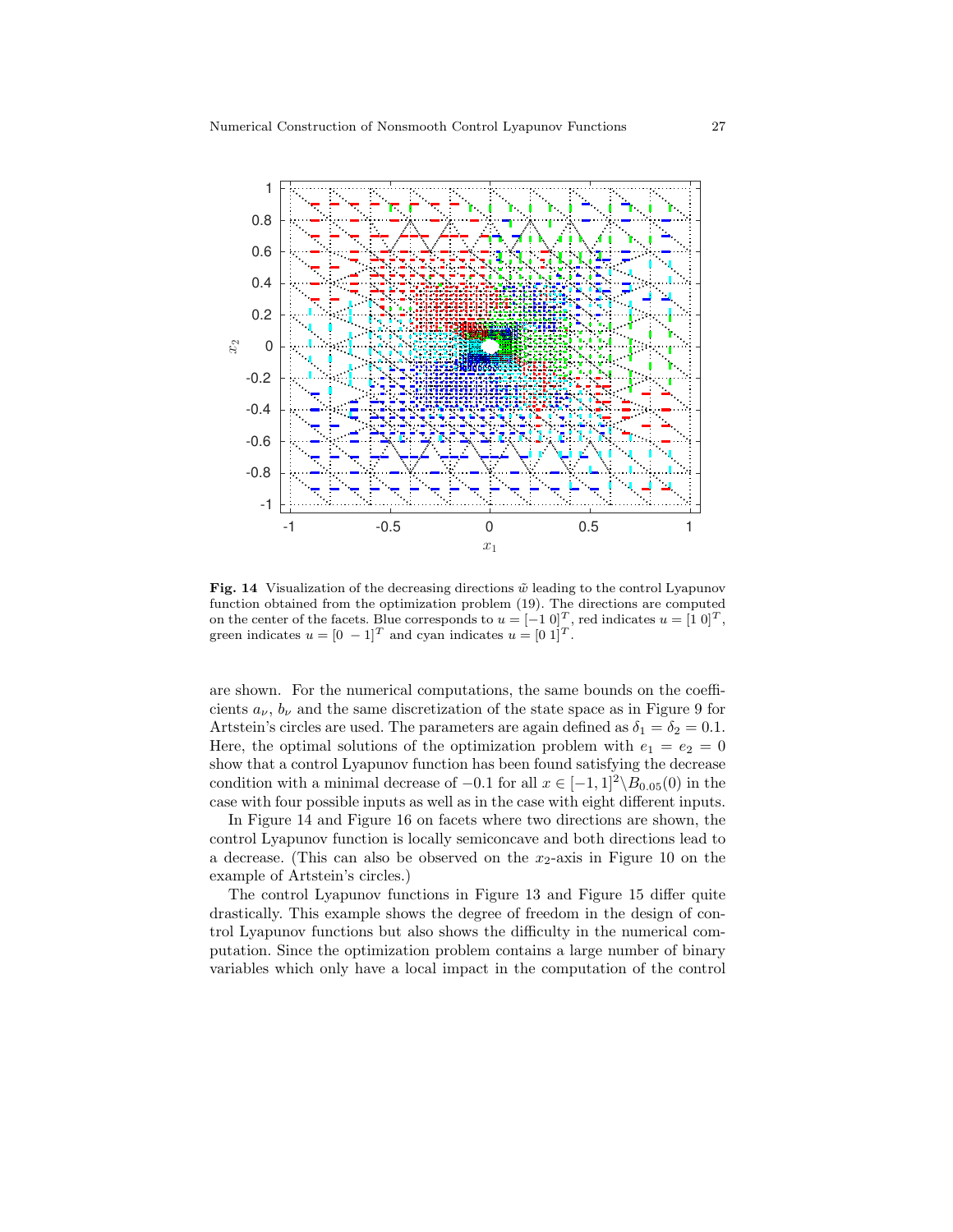Fig. 15 Visualization of the continuous piecewise affine control Lyapunov function obtained from the solution of the optimization problem (19) using eight possible inputs.





Fig. 16 Visualization of the decreasing directions  $\tilde{w}$  leading to the control Lyapunov function obtained from the optimization problem (19). The different colors indicate the directions  $\tilde{w}_1, \ldots, \tilde{w}_8$ .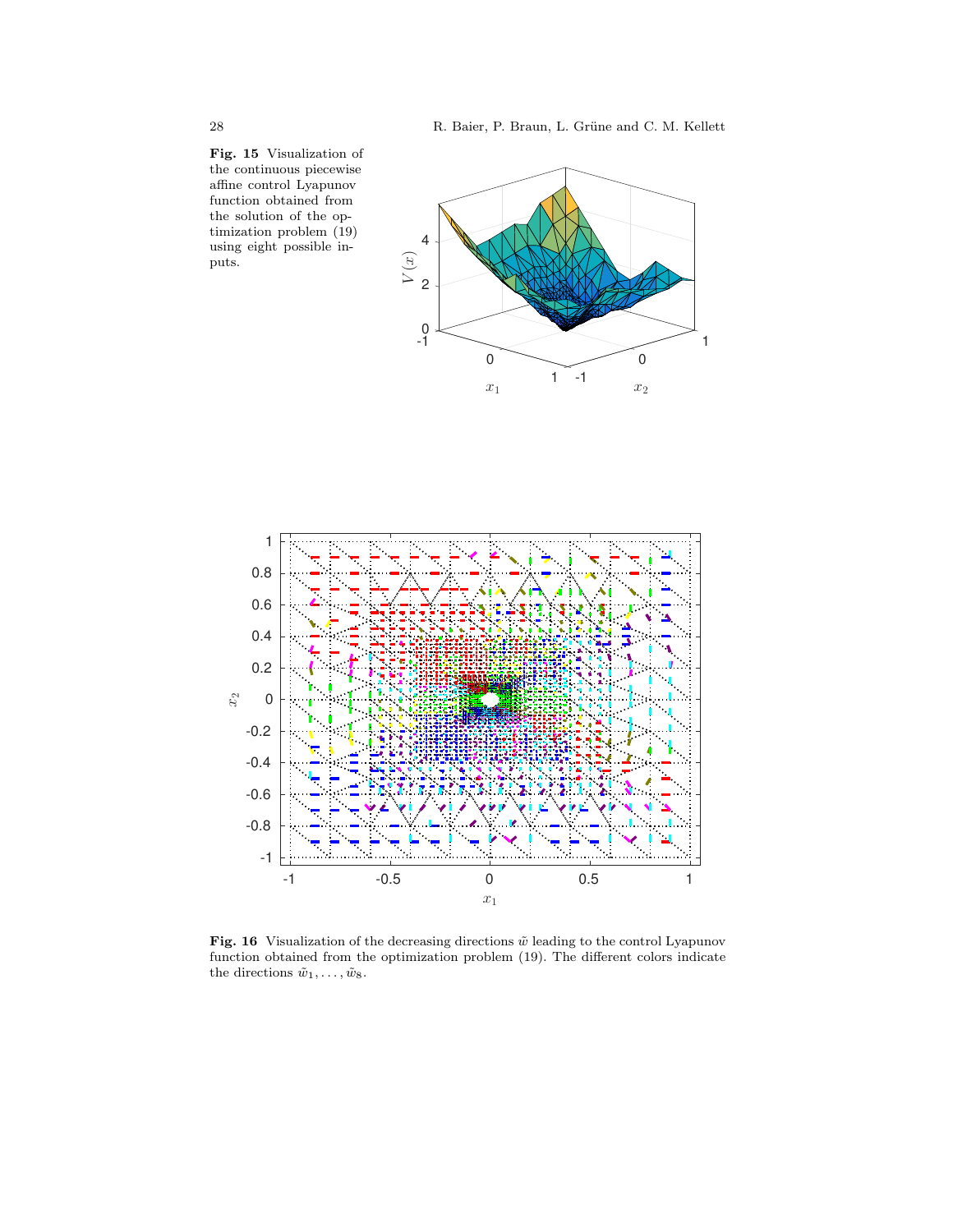Lyapunov functions, the optimization problem becomes intractable if the number of simplices and the number of inputs is large, at least in the current implementation.

### 7 Conclusions

In this paper we present a framework to compute continuous piecewise affine control Lyapunov functions for dynamical systems including systems which do not admit smooth control Lyapunov functions. To the best of our knowledge, this is the first paper to numerically compute piecewise affine control Lyapunov functions for this class of systems.

Due to the large number of binary variables necessary for the problem formulation the current mixed integer linear program is in general intractable for dynamical systems of dimension  $n \geq 3$ . However, due to the local structure of the constraints, distributed optimization techniques might overcome these problems in future work. Additionally, instead of using the optimization problem (19) to construct control Lyapunov functions, the constraints developed here can be used to verify if a candidate for a control Lyapunov function satisfies the conditions of Theorem 1 and the local decrease condition. Compared to the optimization problem, the verification is cheap, and thus can be used also for control systems of higher dimension.

#### Acknowledgements

The authors acknowledge the numerical experiments of Sigurdur Hafstein who calculated a control Lyapunov function for the special case of Artstein's circles. His approach with mixed-integer programming differs from the presented work but certainly was one source of motivation to develop another approach based on local semiconcavity.

The authors, P. Braun, L. Grüne and C. M. Kellett, are supported by the Australian Research Council (Grant number: G1500106).

# References

- 1. V. Andriano, A. Bacciotti, and G. Beccari. Global stability and external stability of dynamical systems. Nonlinear Analysis: Theory, Methods & Applications,  $28(7):1167 - 1185, 1997.$
- 2. Z. Artstein. Stabilization with relaxed controls. Nonlinear Analysis: Theory, Methods & Applications, 7(11):1163–1173, 1983.